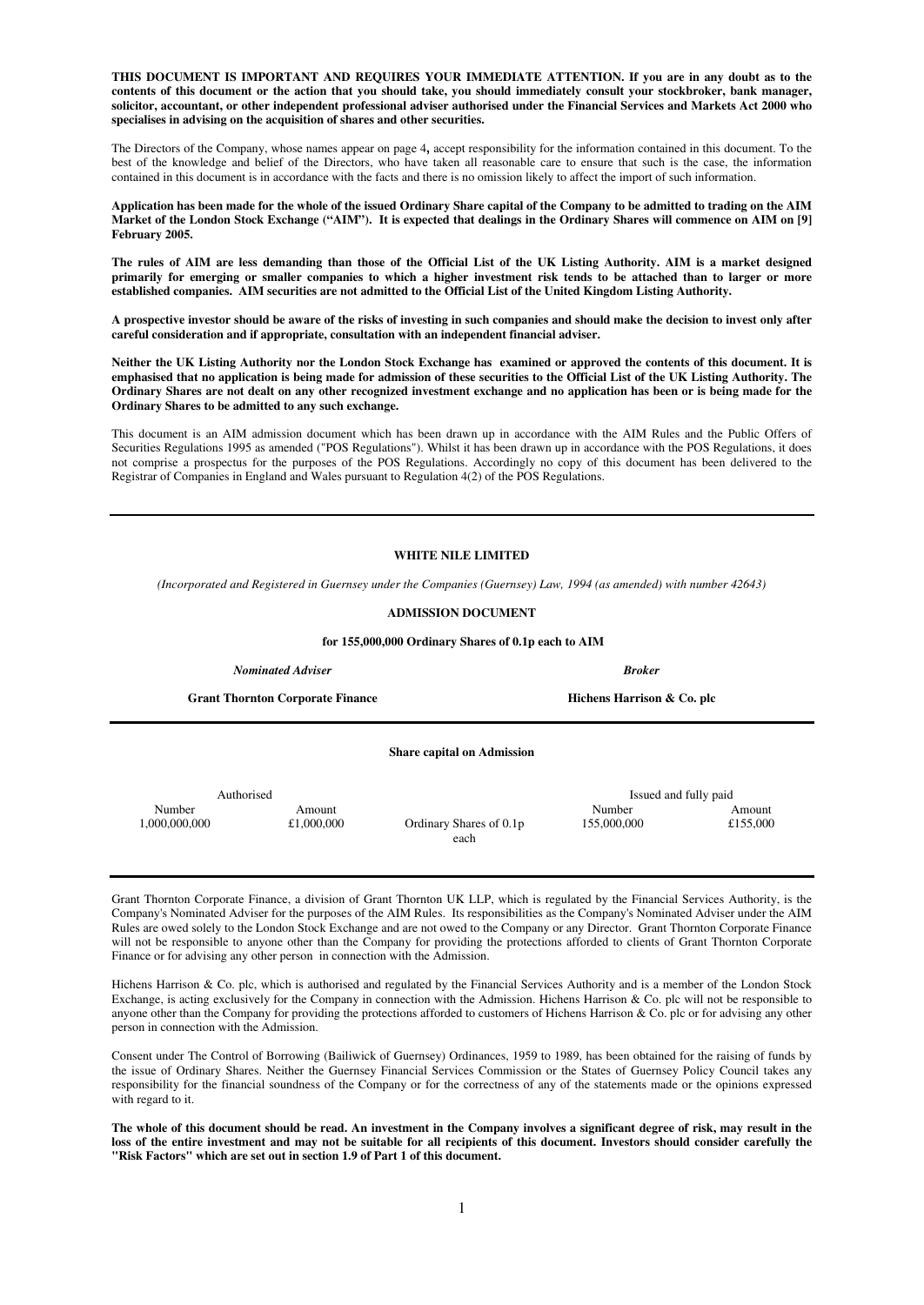## **FORWARD-LOOKING STATEMENTS**

## **This document contains forward-looking statements. These statements relate to the Company's future prospects, developments and business strategies.**

Forward-looking statements are identified by their use of terms and phrases such as "believe", "could", "envisage", "estimate", "intend", "may", "plan", "will" or the negative of those, variations or comparable expressions, including references to assumptions. These statements are primarily contained in Part 1 of this document.

The forward-looking statements in this document are based on current expectations and are subject to risks and uncertainties that could cause actual results to differ materially from those expressed or implied by those statements.

Certain risks to and uncertainties of the Company are specifically described in section 1.9 of Part 1 of this document headed "Risk Factors". If one or more of these risks or uncertainties materialises, or if underlying assumptions prove incorrect, the Company's actual results may vary materially from those expected, estimated or projected. Given these risks and uncertainties, potential investors should not place any reliance on forwardlooking statements.

These forward-looking statements speak only as at the date of this document. Neither the Directors nor the Company undertake any obligation to update forward-looking statements or risk factors other than as required by the AIM Rules or by the rules of any other securities regulatory authority, whether as a result of new information, future events or otherwise.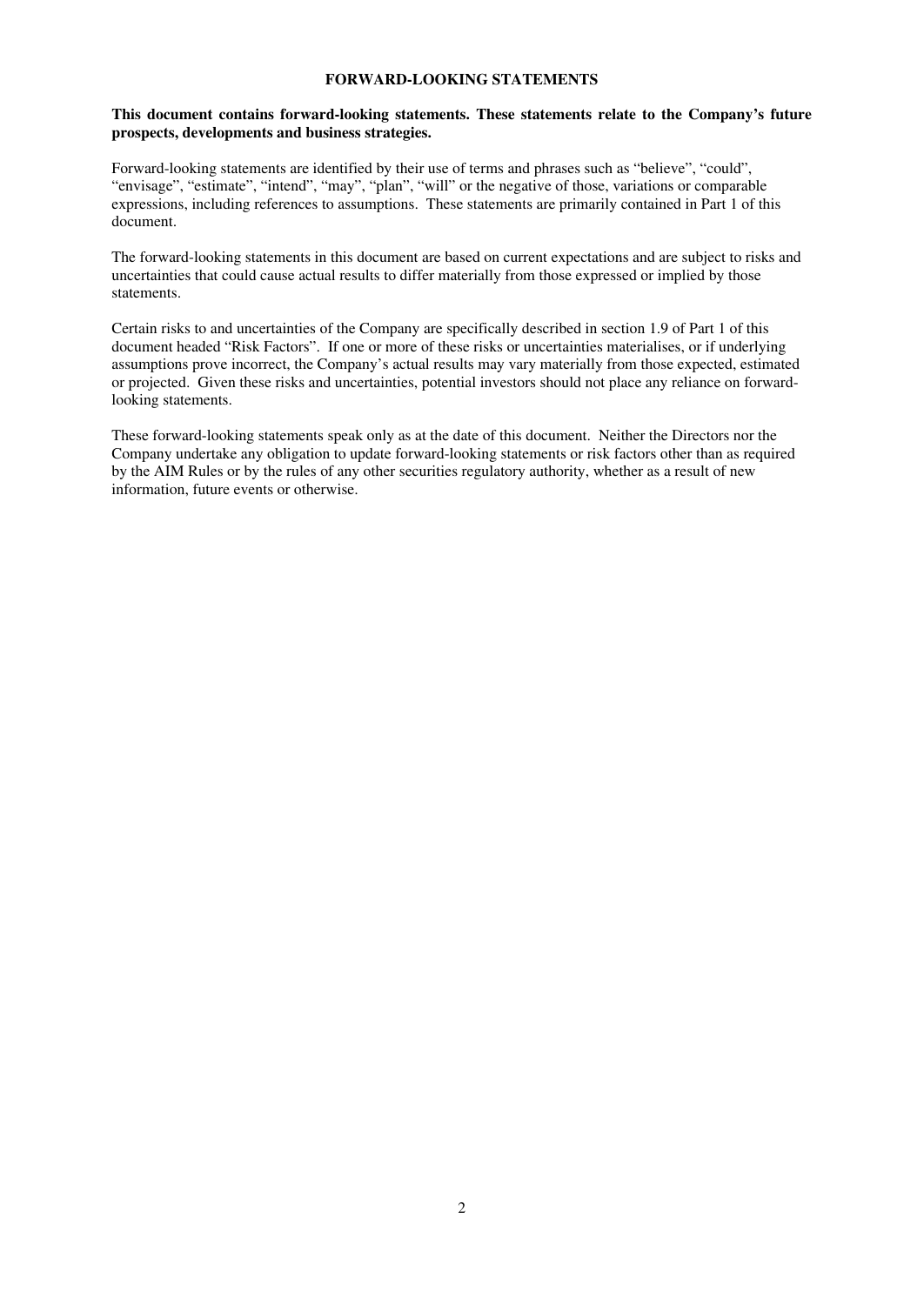# **CONTENTS**

|                                            | Page |
|--------------------------------------------|------|
| FORWARD-LOOKING STATEMENTS                 | 2    |
| DIRECTORS, SECRETARY AND ADVISERS          |      |
| <b>DEFINITIONS</b>                         |      |
| <b>EXPECTED TIMETABLE AND STATISTICS</b>   | h    |
| PART 1 - INFORMATION ON THE COMPANY        |      |
| 1.1 STRATEGY                               |      |
| 1.2 DIRECTORS                              |      |
| 1.3 CORPORATE GOVERNANCE                   | 8    |
| <b>1.4 DIVIDEND POLICY</b>                 | 8    |
| <b>1.5 LOCK-IN ARRANGEMENTS</b>            | 8    |
| 1.6 CREST                                  | 8    |
| 1.7 SHARE OPTION SCHEME                    | 8    |
| <b>1.8 REASONS FOR THE ADMISSION</b>       | 9    |
| 1.9 RISK FACTORS                           | 9    |
| PART 2 - PRO FORMA STATEMENT OF NET ASSETS | 10   |
| PART 3 - ACCOUNTANTS' REPORT               | 13   |
| PART 4 - STATUTORY & GENERAL INFORMATION   | 17   |
|                                            |      |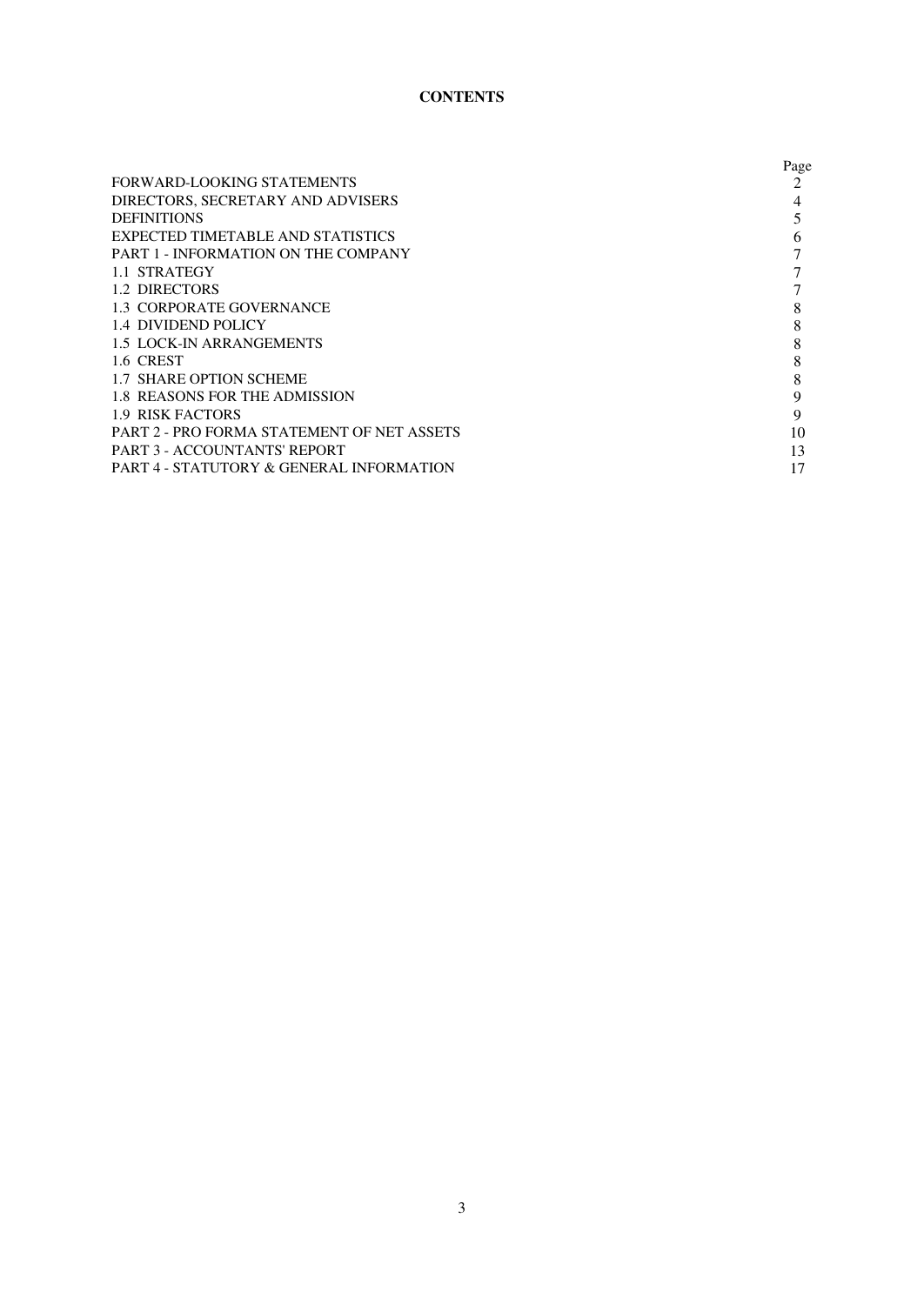# **DIRECTORS, SECRETARY AND ADVISERS**

| <b>Directors</b>                 | Phil Edmonds MA (Cantab) (Chairman and Chief Executive)<br>Andrew Groves (Development Director)<br>Brian Moritz FCA (Non-executive Director)                                     |
|----------------------------------|----------------------------------------------------------------------------------------------------------------------------------------------------------------------------------|
|                                  | The business address for Phil Edmonds and Brian Moritz is 18<br>Upper Brook Street, London W1K 7PU and for Andrew Groves is<br>Afonsa Costa Rua 222, Matola, Maputo, Mozambique. |
| <b>Secretary</b>                 | Philip Enoch MA (Oxon)                                                                                                                                                           |
| <b>Registered Office</b>         | 7 New Street<br>St Peter Port<br>Guernsey GY1 4BZ                                                                                                                                |
| <b>Nominated Adviser</b>         | <b>Grant Thornton Corporate Finance</b><br><b>Melton Street</b><br><b>Euston Square</b><br>London NW1 2EP                                                                        |
| <b>Broker</b>                    | Hichens Harrison & Co. plc<br><b>Bell Court House</b><br>11 Blomfield Street<br>London EC2M 1LB                                                                                  |
| <b>UK Transfer Agent</b>         | Capita Registrars<br>The Registry<br>34 Beckenham Road<br>Beckenham<br>Kent BR3 4TU                                                                                              |
| <b>Registrars</b>                | Capita IRG (CI) Limited<br>2nd Floor<br>1 Le Truchot<br>St. Peter Port<br>Guernsey GY1 4AE                                                                                       |
| <b>Reporting Accountants</b>     | <b>Baker Tilly</b><br>2 Bloomsbury Street<br>London WC1B 3ST                                                                                                                     |
| <b>Solicitors to the Company</b> | As to English law:<br>Salans<br><b>Clements House</b><br>14-18 Gresham Street<br>London EC2V 7NN<br>As to Guernsey law:<br>Carey Olsen                                           |
|                                  | Holborn Gate<br>330 High Holborn<br>London WC1V 7QT                                                                                                                              |
| <b>Technical consultants</b>     | <b>Exploration Consultants Ltd</b><br><b>Highlands Farm</b><br>Greys Road<br>Henley-on Thames<br>Oxon RG9 4PR                                                                    |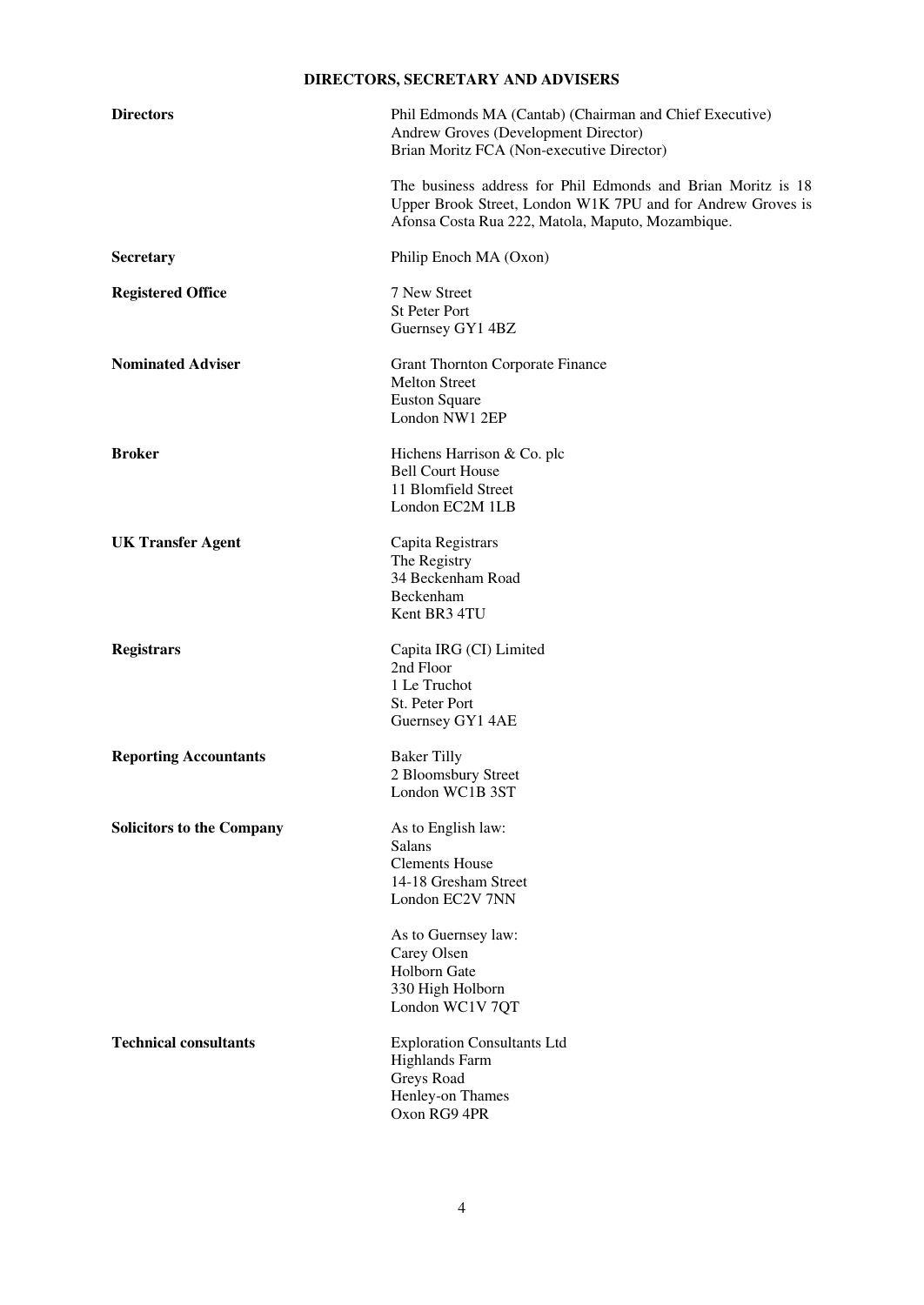# **DEFINITIONS**

The following definitions apply throughout this document unless the context requires otherwise:

| "Act"                              | the UK Companies Act 1985, as amended                                                                                                                 |
|------------------------------------|-------------------------------------------------------------------------------------------------------------------------------------------------------|
| "Admission"                        | admission becoming effective of the entire issued ordinary<br>share capital of the Company to trading on AIM                                          |
| "AIM"                              | the AIM market of the London Stock Exchange                                                                                                           |
| "AIM Rules"                        | the rules relating to AIM published by the London Stock<br>Exchange                                                                                   |
| "Board" or "Directors"             | the board of directors of the Company                                                                                                                 |
| "CAMEC"                            | Central African Mining & Exploration Company plc                                                                                                      |
| "Commencement Date"                | 4 February 2005, being the commencement date of the<br>Share Option Scheme                                                                            |
| "Company"                          | White Nile Limited                                                                                                                                    |
| "CREST"                            | the computer based system and procedures which enable<br>title to securities to be evidenced and transferred without a<br>written instrument          |
| "Grant Thornton Corporate Finance" | the corporate finance division of Grant Thornton UK LLP<br>which is authorised by the Financial Services Authority to<br>carry on investment business |
| "Law"                              | the Companies (Guernsey) Law, 1994 (as amended)                                                                                                       |
| "London Stock Exchange"            | London Stock Exchange plc                                                                                                                             |
| "Ordinary Shares"                  | ordinary shares of 0.1p each in the Company                                                                                                           |
| "POS Regulations"                  | the Public Offers of Securities Regulations 1995, as<br>amended                                                                                       |
| "Share Option Scheme"              | the share option scheme of the Company adopted on the<br><b>Commencement Date</b>                                                                     |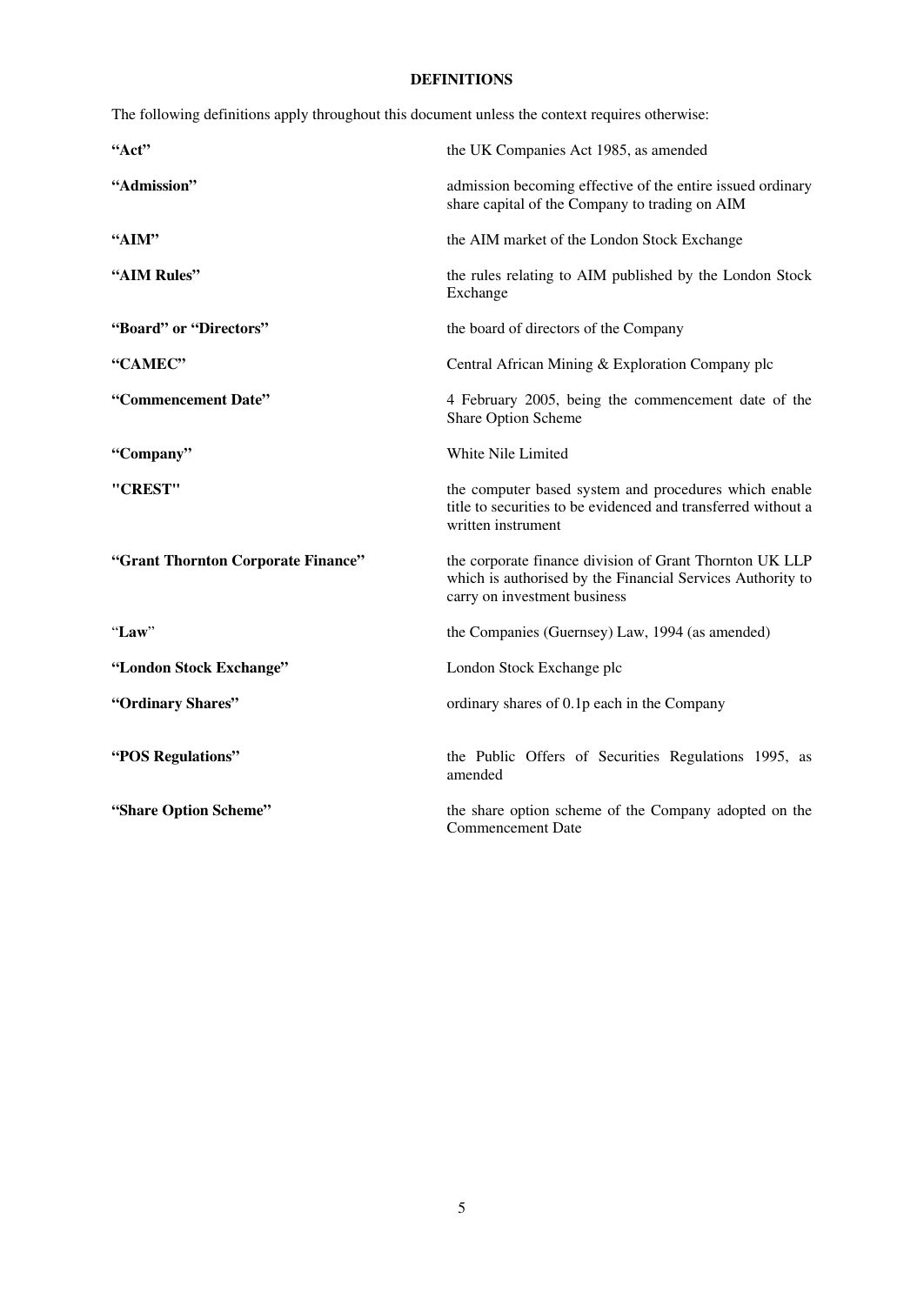# **EXPECTED TIMETABLE AND STATISTICS**

| 10 February 2005 |
|------------------|
| 10 February 2005 |
| 17 February 2005 |
|                  |

Number of Ordinary Shares being admitted 155,000,000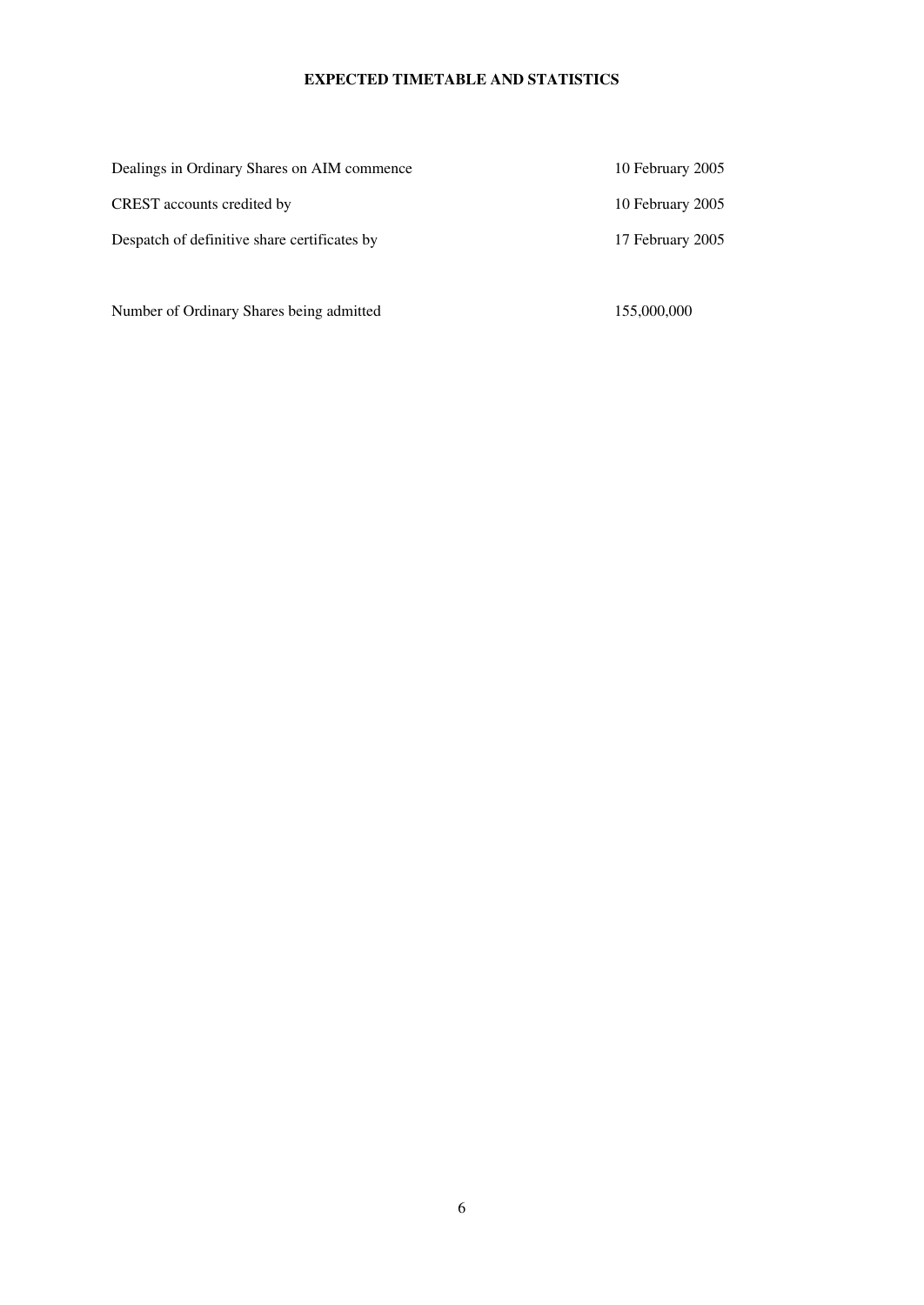## **PART 1 - INFORMATION ON THE COMPANY**

## **1.1 STRATEGY**

White Nile Limited is a newly incorporated company that has been established by the Directors in order to identify and acquire projects in the natural resources sector with particular emphasis on oil projects within Africa. Such projects may be acquired by direct investment, or by acquiring all or part of an existing or newly formed company or business.

The Directors believe that significant acquisition opportunities exist and that they have the contacts, experience and expertise to exploit such opportunities. Where appropriate, competent professional advice will be taken on the merits of the project.

The Directors intend acquiring such projects either through majority or minority stakes or through joint ventures. It is expected that most opportunities will require dedicated funding to take them forward. The Company intends to actively participate in development of the projects in which it invests either itself or through joint venture arrangements.

At present the Directors have identified several opportunities but no firm commitment has been entered into. In particular, the Company is negotiating with the new Government of South Sudan for certain oil concessions and the directors are optimistic that these negotiations will come to fruition shortly. The Directors may acquire projects either for cash or by the issue of new Ordinary Shares. The Directors believe it is likely that further funds will have to be raised at the time of the first major acquisition or investment. In addition, they may offer warrants (which are not intended to be admitted to trading on AIM) to subscribe for Ordinary Shares, the exercise price of which may be at par or at any amount above par, and they may issue further Ordinary Shares at par or at any amount above par. 5,000,000 Ordinary Shares have been issued at par to facilitate payment or partpayment in Ordinary Shares to third parties for products or services.

If any acquisition or investment of a suitable business or participation constitutes a reverse take-over under the AIM rules, shareholders' approval will be sought. The Company anticipates that the first acquisition will be made in the 12 months following Admission. Should no acquisitions or investments be made in the 24 months following Admission, the Directors will convene a meeting of shareholders to consider whether to continue exploring investment opportunities or to wind up the Company and distribute any surplus cash back to shareholders.

Upon Admission, the Company will have no income. To preserve cash, Company expenditure will be kept to a minimum and the Directors will draw minimal remuneration until the Company completes a significant acquisition or investment.

Your attention is drawn to the Risk Factors set out in section 1.9 below.

## **1.2 DIRECTORS**

## **Philippe Henri Edmonds**, aged 53, Chairman and Chief Executive, (MA Cantab)

Philippe Edmonds holds an honours degree in land economy from Cambridge University. He played cricket for England and for Middlesex from 1974 to 1987 and has been involved in a number of public and private companies, including Southern African Resources plc, Middlesex Holdings plc and Grosvenor Land Holdings plc. He is chairman of AIM-listed Central African Mining & Exploration Company plc, Central African Gold plc and Capricorn Resources plc and is chairman of Middlesex County Cricket Club.

## **Andrew Stuart Groves**, aged 36, Development Director

Andrew Groves was born in Harare, Zimbabwe and educated in Zimbabwe and South Africa. He has been involved in a number of private companies in Zambia and Zimbabwe and has significant experience in operations management in Southern and Central Africa, particularly in Zambia and Zimbabwe. He also has a good knowledge of Namibia and Mozambique. He is a director of AIM-listed Southern African Resources plc, Central African Mining & Exploration Company plc, Central African Gold plc and Capricorn Resources plc.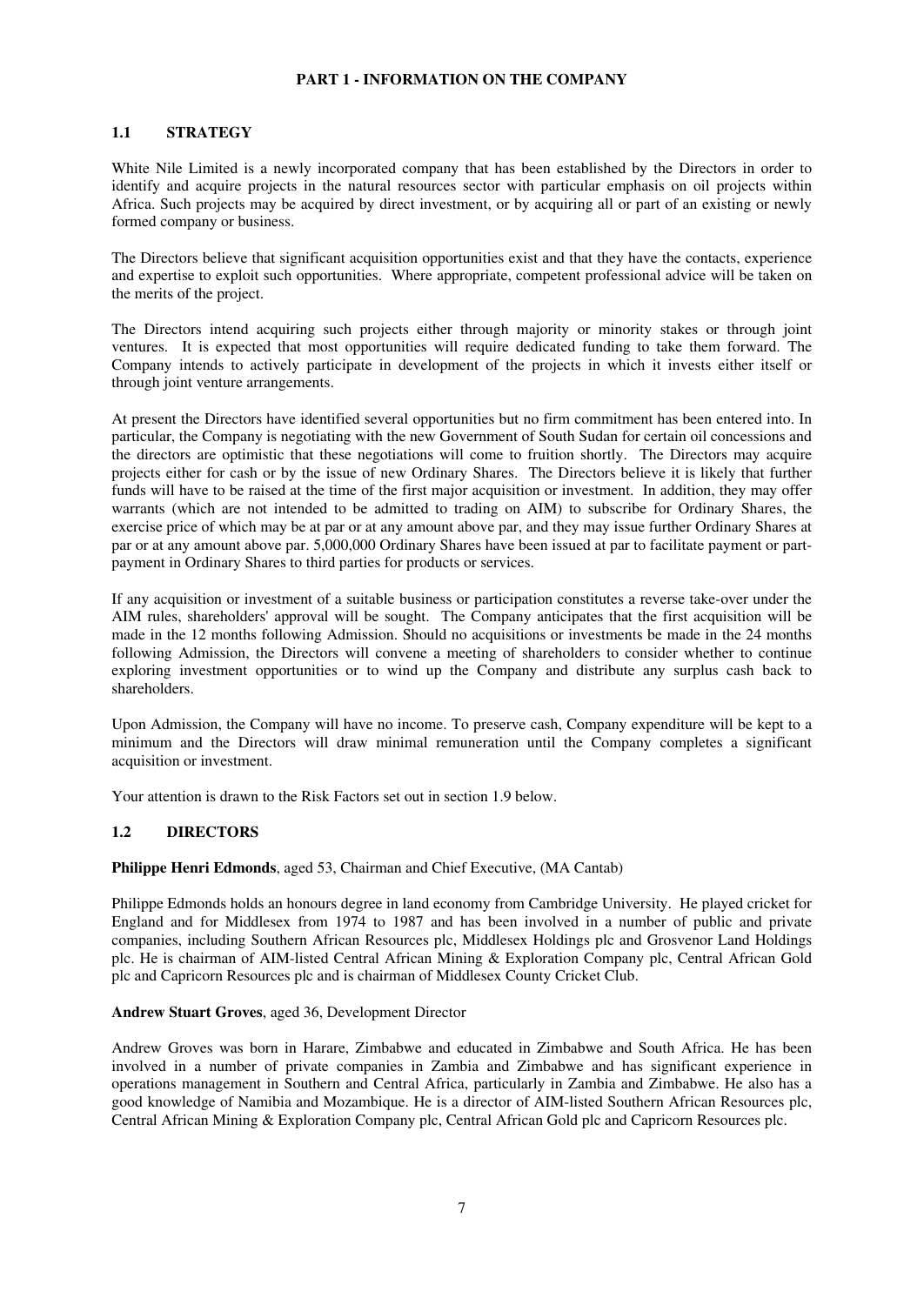### **Brian Michael Moritz**, aged 68, Non-executive Director

Brian Moritz is a chartered accountant and former chairman of the Capital Markets Group of Grant Thornton UK LLP, one of the world's top ten accounting firms. He specializes in advising public companies, mainly in the area of flotation, where he is registered by the London Stock Exchange as a nominated adviser for companies seeking admission to the Alternative Investment Market and a Listed Company sponsor. He is a director of Metal Bulletin plc, a listed company, Dimension Resources Limited, Capricorn Resources plc and Southern African Resources plc which are traded on AIM, as well as unlisted companies Namibian Resources plc (a diamond mining company operating in Namibia), and Navigator Holdings plc.

The Directors are also directors of other companies engaged in the natural resource sector in Africa. It is the Directors' intention, however, that whenever they identify an oil project in Africa, they will offer that project to the Company before they do so to any other company.

## **1.3 CORPORATE GOVERNANCE**

The Directors support the highest standards of corporate governance and intend to observe the requirements of the Combined Code on Corporate Governance to the extent they consider appropriate in light of the Company's size, stage of development and resources.

The Company intends to set up Remuneration and Audit committees with formally delegated duties and responsibilities.

The Company will abide by Rule 19 of the AIM Rules (regarding directors' dealings) and will take all reasonable steps to ensure compliance by Directors and applicable employees.

## **1.4 DIVIDEND POLICY**

It is the intention of the Directors to achieve capital growth. In the short term, the Directors intend to reinvest any future profits in the Company and, accordingly, are unlikely to declare dividends in the foreseeable future.

## **1.5 LOCK-IN ARRANGEMENTS**

Each of the Directors, related parties and applicable employees (as defined in the AIM Rules) has agreed with the Company that they will not (except in the limited circumstances permitted by the AIM Rules including in the event of an intervening court order, the death of such person, or in respect of the acceptance of a take-over offer of the Company which is open to all shareholders) dispose of any Ordinary Shares in which they or any connected person are interested until the date which falls 12 months after the date of Admission.

## **1.6 CREST**

CREST is a paperless settlement procedure enabling securities to be evidenced otherwise than by a certificate and transferred otherwise than by a written instrument. The Directors have applied for the Ordinary Shares to be admitted to CREST. Accordingly, settlement of transactions in the Ordinary Shares following Admission may take place within the CREST system if the relevant shareholders so wish.

CREST is a voluntary system and holders of Ordinary Shares who wish to receive and retain share certificates will be able to do so.

## **1.7 SHARE OPTION SCHEME**

On the Commencement Date the Company adopted the Share Option Scheme, for which no application for approval was made to the Inland Revenue. The principal features of the Share Option Scheme, which is administered by the Board, are set out in section 5 of Part 4 of this document. The scheme is open to directors of, employees of and consultants to the Company or any of its subsidiaries from time to time who are not bound to retire within the period of two years after the date on which the Board invites such persons to apply for the grant of options.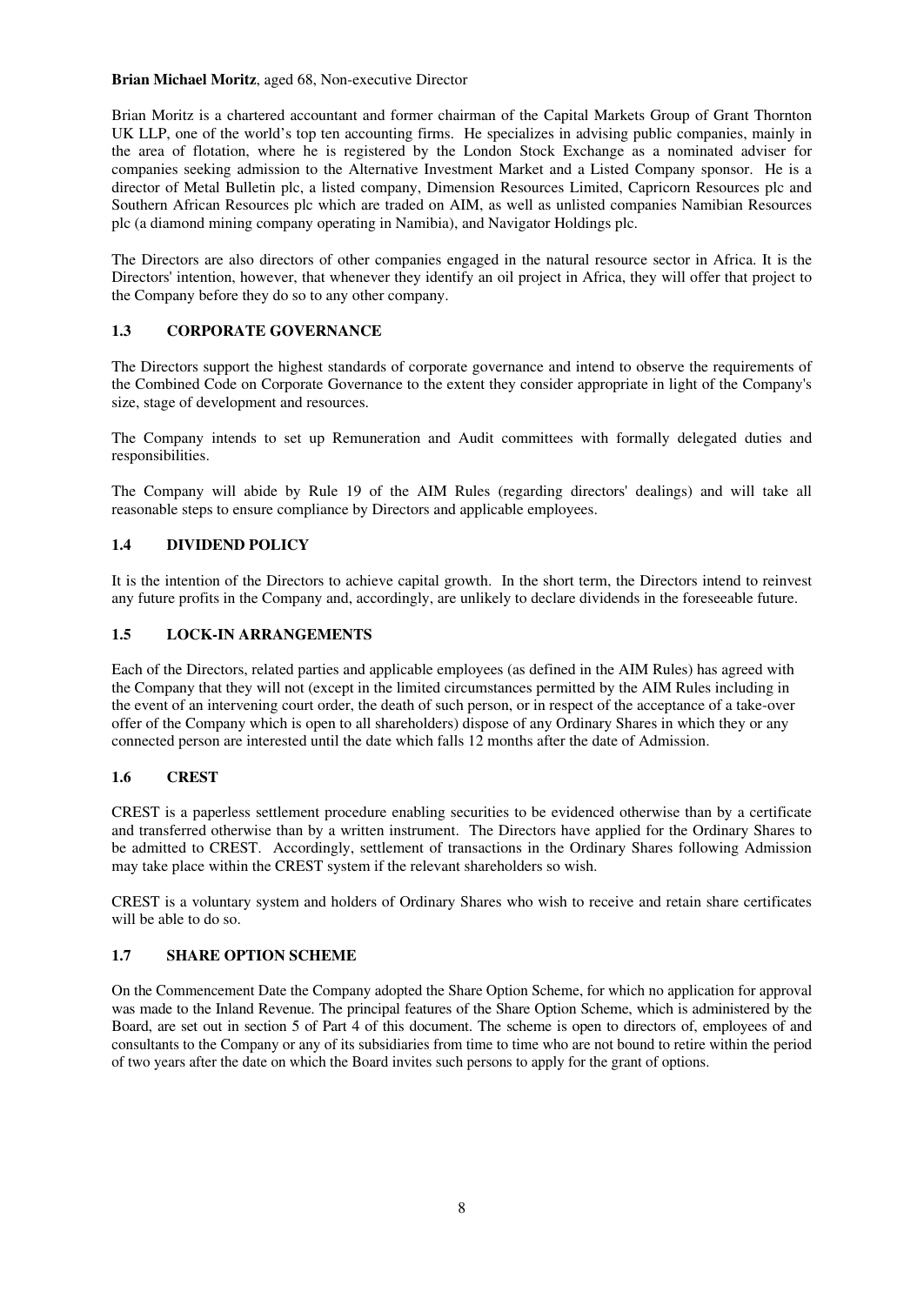## **1.8 REASONS FOR THE ADMISSION**

The Company will make an application for the Ordinary Shares to be admitted to trading on AIM. The Directors believe that Admission is an important step towards developing a successful natural resource business. Admission is expected to raise the public profile of the Company and enhance the Company's ability to pay for the acquisition of businesses by enabling it to issue traded securities.

## **1.9 RISK FACTORS**

In addition to the other relevant information set out in this document, the following specific factors should be considered carefully to evaluate whether to make an investment in the Company. The investment offered in this document may not be suitable for all its recipients. Before making an investment decision, prospective investors are advised to consult an investment adviser authorised by the Financial Services Authority who specialises in investments of this kind. A prospective investor should consider carefully whether an investment in the Company is suitable for him in the light of his personal circumstances and the financial resources available to him.

The risk factors associated with the investment in the Company are as follows:

- 1. there can be no guarantee that the Company will identify and acquire suitable projects to achieve its investment objectives;
- 2. it may be necessary for the Company to raise additional capital in the future for the purpose of business development. Such capital may not be available to the Company or may not be available to the Company on satisfactory terms;
- 3. the Directors believe the businesses or projects in which the Company proposes to invest may face competition from various organisations operating in the same sector. Some of these competitors may have greater resources than the Company. These competitors may limit the potential revenue of the Company;
- 4. the price at which investors may realise their holding of Ordinary Shares and the timing of any disposal of them may be influenced by various factors, some of which are specific to the Company and others of which are extraneous. Investors may not get back the whole of their investment. This investment is likely to be volatile and investors could lose all their investment;
- 5. the business sector in which the Company will operate may be effected by legislative and other regulatory changes which could adversely affect the Company's business and its ability to fulfil its statutory obligations; and
- 6. the Company is a limited company incorporated under the Companies (Guernsey) Law, 1994 (as amended). Guernsey law does not make any distinction between private and public companies and some of the protections and safeguards that investors may expect to find in relation to a public company under the Act are not provided for under Guernsey law.

These risk factors do not necessarily comprise all those associated with an investment in the Company.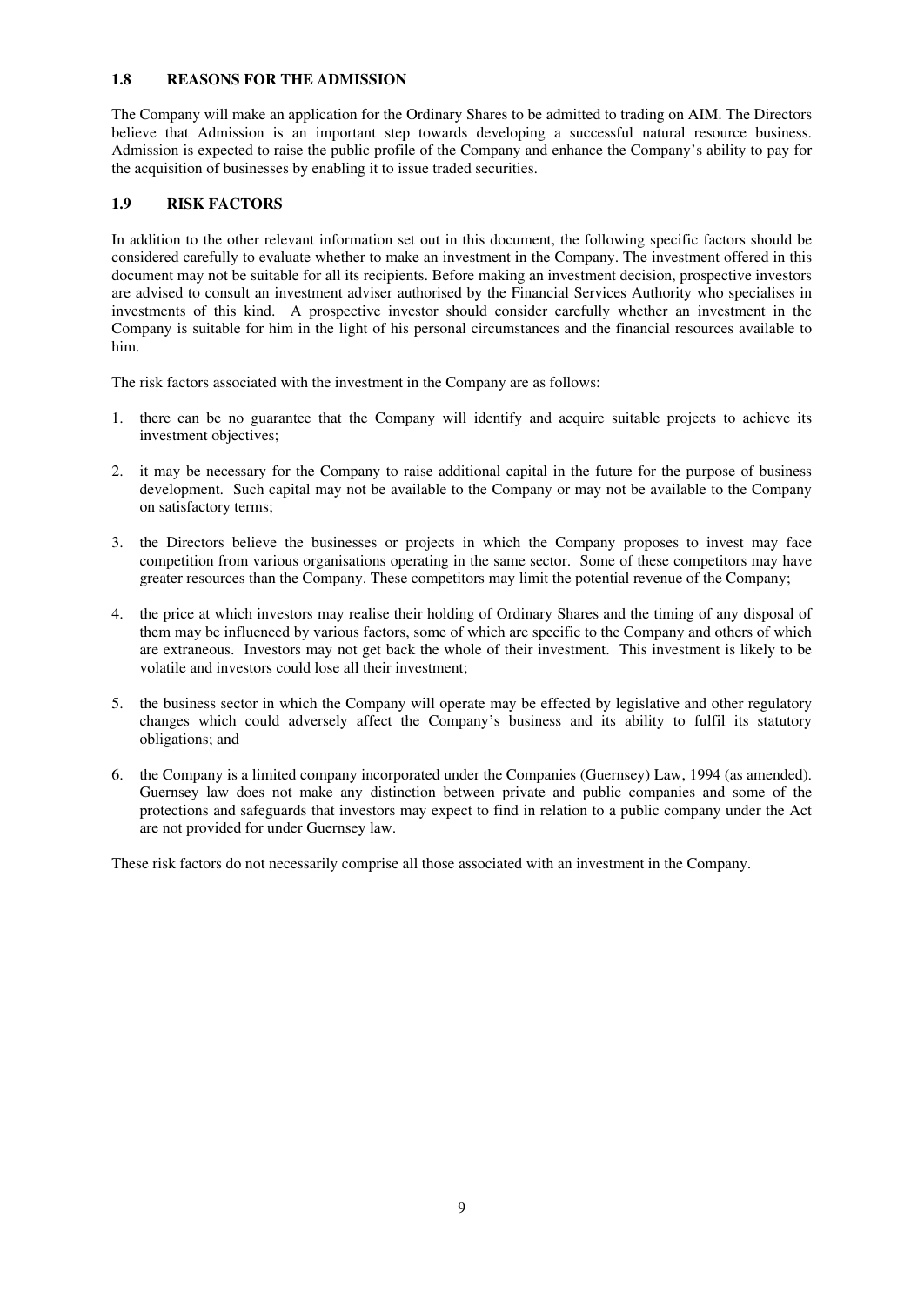# **PART 2 - PRO FORMA STATEMENT OF NET ASSETS**

The following pro forma statement of net assets of the Company has been produced to illustrate the impact of the Admission as if it had occurred on 31 January 2005. The pro forma financial information is based on:

- i) the financial information relating to the Company as at 31 January 2005 extracted from the Accountants' Report in Part 3 of this Admission Document;
- ii) the estimated costs of Admission; and
- iii) adjusted to account for the share issues that occurred after 31 January 2005 as if they had occurred on 31 January 2005 as noted in the Accountants' Report in Part 3 but that no options referred to in Part 4 section 5 are exercised.

**The pro forma statement of net assets has been prepared for illustrative purposes only and, because of its nature, may not give a true picture of the financial position or results of the Company**.

|                       | Net assets of<br>the Company at<br>31 January 2005<br>£ | <b>Adjustments</b><br>£ | Pro forma net<br>assets of the<br><b>Company following</b><br><b>Admission</b><br>£ |
|-----------------------|---------------------------------------------------------|-------------------------|-------------------------------------------------------------------------------------|
| <b>Current assets</b> |                                                         |                         |                                                                                     |
| Cash at bank          | 60,000                                                  | 8,905,000               | 8,965,000                                                                           |
|                       |                                                         |                         |                                                                                     |
| <b>Net assets</b>     | 60,000                                                  | 8,905,000               | 8,965,000                                                                           |
|                       |                                                         |                         |                                                                                     |

Notes to the pro-forma financial information

- 1 The pro-forma statement of net assets of the Company is shown as if Admission had taken place on 31 January 2005. The pro-forma assumes that the Admission costs amount to approximately £100,000? exclusive of VAT.
- 2 The pro-forma statement of net assets includes the issue of 5,000,000 ordinary shares for cash at par and the issue of 90,000,000 ordinary shares in the Company for cash at 10 pence per share.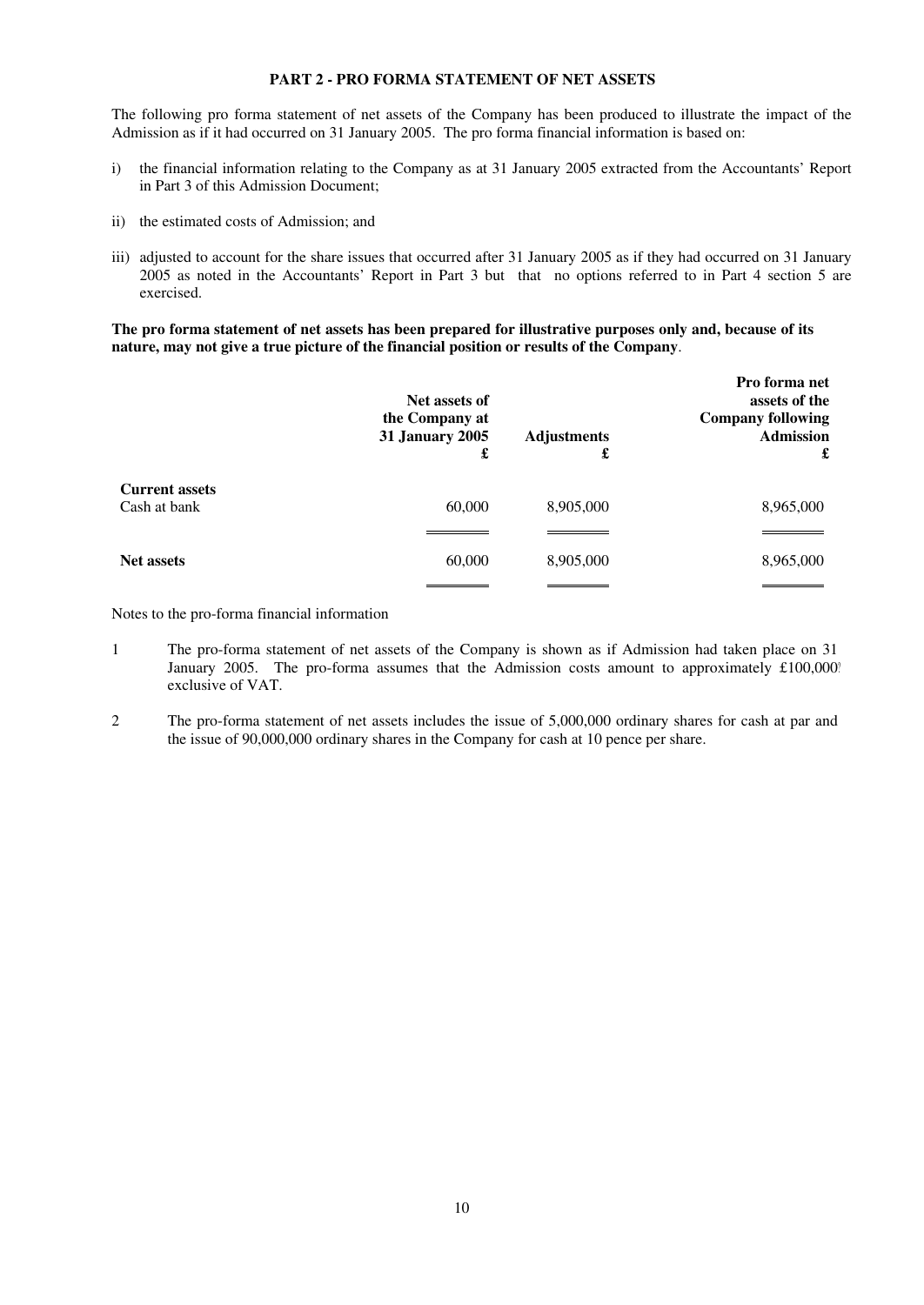The following is the full text of a report on the Company from Baker Tilly, the Reporting Accountants, to the Directors of the Company, Grant Thornton Corporate Finance and Hichens Harrison & Co. plc.



2 Bloomsbury Street London WC1B 3ST [www.bakertilly.co.uk](http://www.bakertilly.co.uk)

The Directors White Nile Limited 7 New Street St Peter Port Guernsey GY1 4BZ

and

Grant Thornton Corporate Finance Melton Street **Euston Square** London NW1 2EP

and

The Directors Hichens Harrison & Co. plc Bell Court House 11 Bloomfield Street London EC2M 1LB 4 February 2005

Dear Sirs

#### **WHITE NILE LIMITED ("the Company")**

#### **Introduction**

We report on the pro forma statement of net assets as at 31 January 2005 of the Company (the "Pro Forma Financial Information"), set out in Part 2 of the admission document dated 4 February 2005 ("the Admission Document"), which has been prepared for illustrative purposes only, to provide information about how Admission and the issue of shares after 31 January 2005 but prior to Admission might have affected the financial information presented at this time.

#### **Responsibility**

It is the responsibility of the directors of the Company to prepare the Pro Forma Financial Information.

It is our responsibility to form an opinion on the Pro Forma Financial Information and to report our opinion to you.

## **Basis of opinion**

We conducted our work in accordance with the Statements of Investment Circular Reporting Standards issued by the Auditing Practices Board and Bulletin 1998/8 "Reporting on pro forma financial information pursuant to the Listing Rules" issued by the Auditing Practices Board. Our work, which involved no independent examination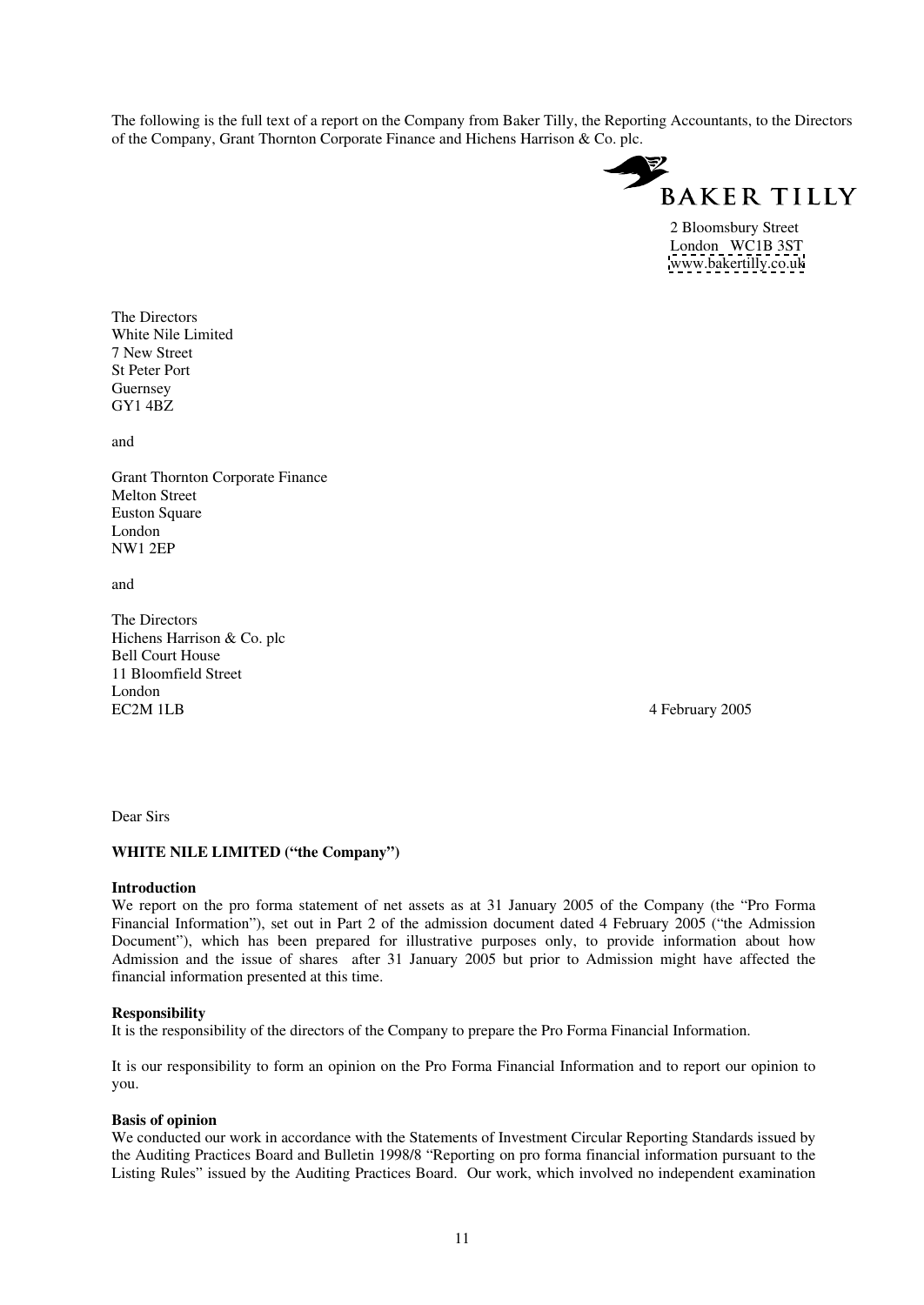of the underlying financial information, consisted primarily of comparing the unadjusted financial information with the source documents, considering evidence supporting the adjustments and discussing the Pro Forma Financial Information with the Directors of the Company.

## **Opinion**

In our opinion:

- i) the Pro Forma Financial Information has been properly compiled on the basis stated;
- ii) such basis is consistent with the accounting policies of the Company; and
- iii) the adjustments are appropriate for the purposes of the Pro Forma Financial Information as disclosed*.*

Yours faithfully

**Chartered Accountants Registered Auditor**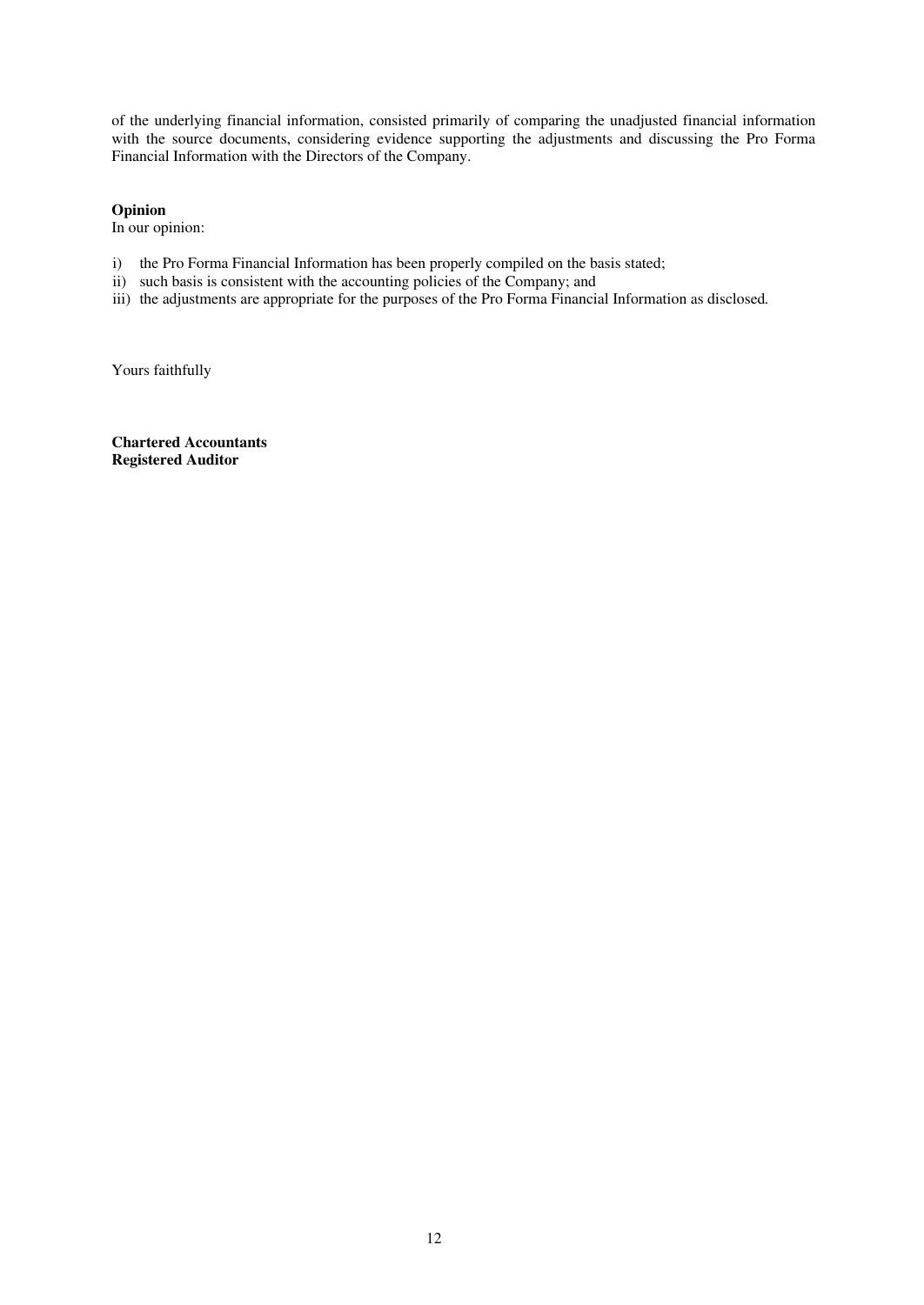## **PART 3 - ACCOUNTANTS' REPORT**

The following is the full text of a report on White Nile Limited from Baker Tilly, the Reporting Accountants, to the Directors of White Nile Limited, Grant Thornton Corporate Finance and Hichens Harrison & Co. plc.



 2 Bloomsbury Street London WC1B 3ST [www.bakertilly.co.uk](http://www.bakertilly.co.uk)

The Directors White Nile Limited 7 New Street St Peter Port Guernsey GY1 4BZ

and

Grant Thornton Corporate Finance Melton Street Euston Square London NW1 2EP

and

The Directors Hichens Harrison & Co. plc Bell Court House 11 Bloomfield Street London EC2M 1LB

4 February 2005

Dear Sirs

## **WHITE NILE LIMITED ("the Company")**

#### **Introduction**

We report in connection with the proposed admission of ordinary shares of the Company ("the Admission") and admission of the ordinary share capital of the Company to trading on AIM ("the Transaction"). This report has been prepared for inclusion in the admission document dated 4 February 2005 ("Admission Document").

The Company was incorporated in Guernsey on 17 December 2004. The Company has not traded, prepared any financial statements for presentation to members, incurred neither profit nor loss, and has neither declared nor paid dividends or made any other distributions since the date of incorporation. There have been no transactions other than the allotment of shares described below and the execution of the material contracts referred to in section 6 of Part 4 of the Admission Document. Accordingly, no profit and loss account information is presented in this report.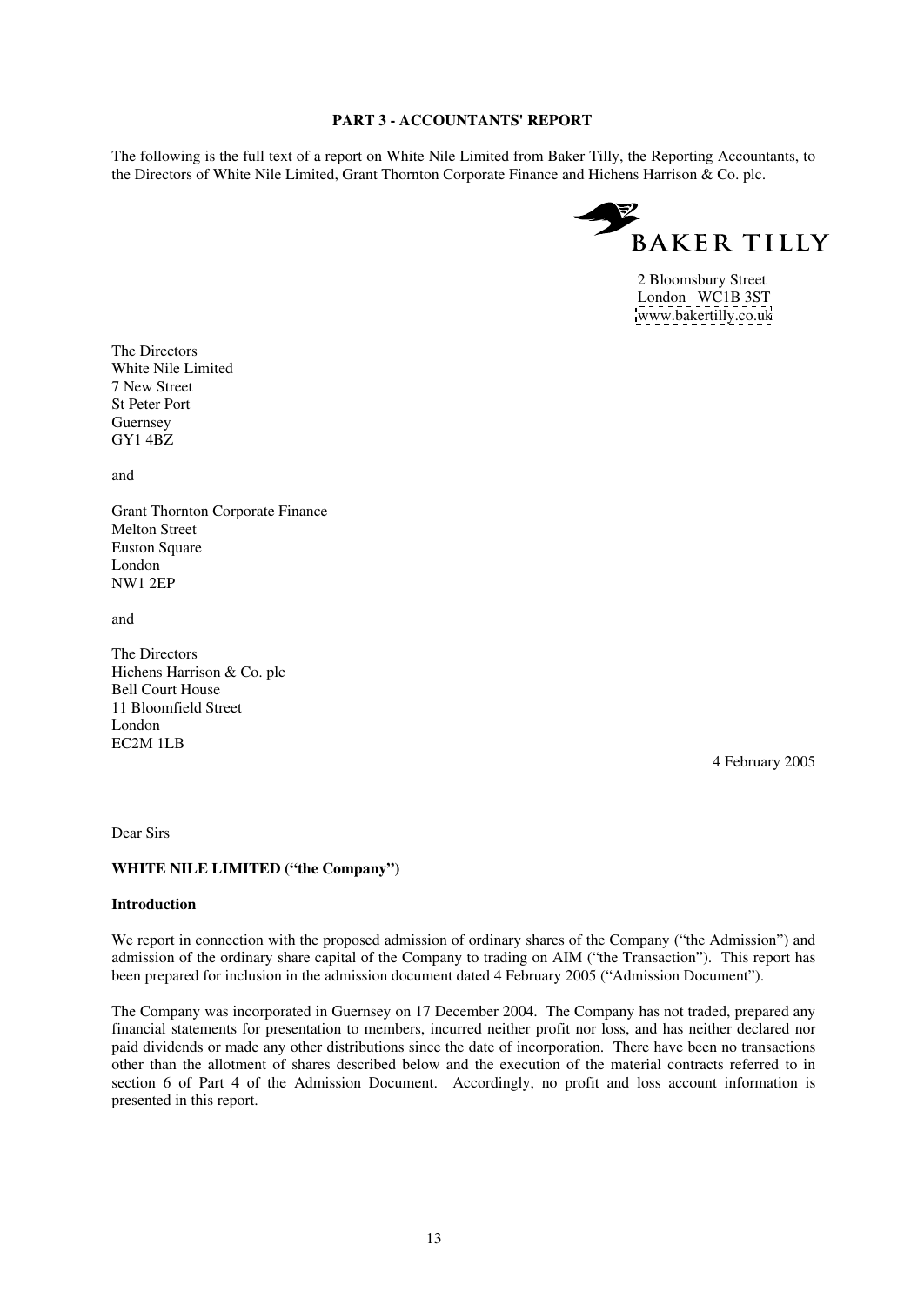#### **Basis of preparation**

The financial information set out below has been extracted from financial records of the Company for the period ended 31 January 2005, no adjustments being considered necessary. No audited financial statements have been prepared for submission to members in respect of any period since incorporation.

## **Responsibility**

The financial records are the responsibility of the directors of the Company ("Directors"). The Directors are also responsible for the contents of the Admission Document dated 4 February 2005 in which this report is included.

It is our responsibility to compile the financial information set out in our report from the Company's financial records to form an opinion on the financial information and to report our opinion to you. Our work has been undertaken so that we might state those matters we are required to state in our report and for no other purpose. To the fullest extent permitted by law, we do not accept or assume responsibility to anyone for any other purpose for our work, for this report or for the opinions we have formed.

#### **Basis of opinion**

We conducted our work in accordance with the Statements of Investment Circular Reporting Standards issued by the Auditing Practices Board. Our work included an assessment of evidence relevant to the amounts and disclosures in the financial information. It also included an assessment of the significant estimates and judgements made by those responsible for the preparation of the financial records and whether the accounting policies are appropriate to the Company's circumstances, consistently applied and adequately disclosed.

We planned and performed our work so as to obtain all the information and explanations which we considered necessary in order to provide us with sufficient evidence to give reasonable assurance that the financial information is free from material misstatement, whether caused by fraud or other irregularity or error.

## **Opinion**

In our opinion, the financial information set out below gives, for the purpose of the Admission Document, a true and fair view of the state of affairs of the Company as at 31 January 2005.

## **BALANCE SHEET**

| <b>BALANCE SHEET</b>                                   |              | As at<br><b>31 January 2005</b> |
|--------------------------------------------------------|--------------|---------------------------------|
|                                                        | <b>Notes</b> | £                               |
| <b>Current assets</b><br>Cash in hand                  |              | 60,000                          |
| <b>Capital and reserves</b><br>Called up share capital | 2            | 60,000                          |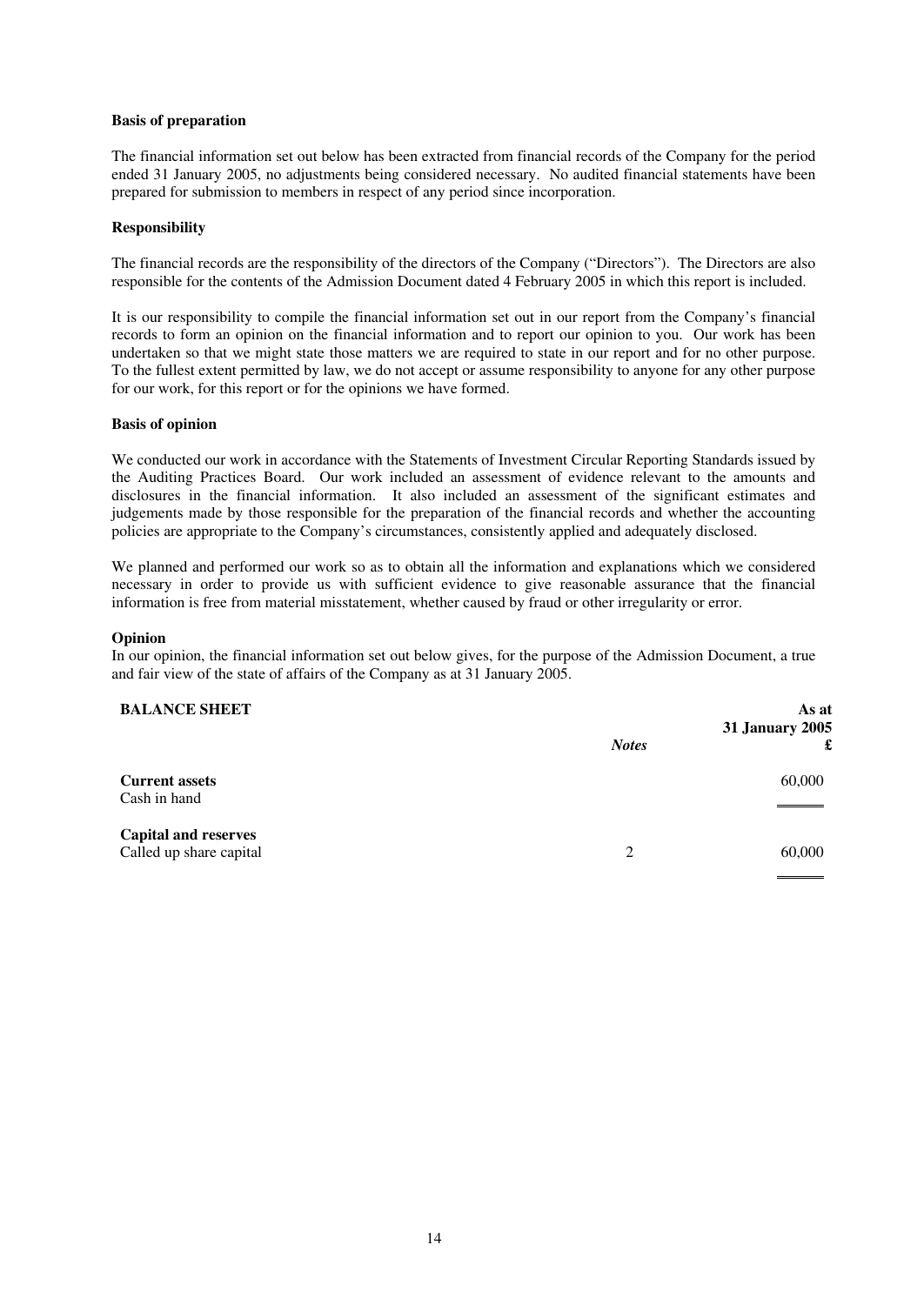# NOTES TO THE FINANCIAL INFORMATION

#### **1 Accounting policies**

The principal accounting policies, which have been consistently applied in the Company's financial information throughout the period under review, are as follows:

#### *Basis of accounting*

The financial information has been prepared under the historical cost convention and in accordance with applicable accounting standards in the United Kingdom.

## **2 Share capital**

|                                            | As at<br><b>31 January 2005</b><br>£ |
|--------------------------------------------|--------------------------------------|
| Authorised:                                |                                      |
| 1,000,000,000 Ordinary shares of 0.1p each | 1,000,000                            |
|                                            |                                      |
| Issued and fully paid:                     |                                      |
| Ordinary share capital                     | 60,000                               |
|                                            |                                      |

The Company was incorporated with an authorised share capital of £500,000 divided into 500,000,000 ordinary shares of 0.1p each, of which 20 shares were issued at par on incorporation, fully paid.

On 23 December 2004, a further 49,999,980 ordinary shares each were issued for cash, at par.

On 20 January 2005, the authorised share capital was increased to  $\pounds1,000,000$  by the creation of a further 500,000,000 ordinary shares of 0.1p each and on the same date, a further 10,000,000 ordinary shares were issued for cash, at par.

#### **3 Post Balance Sheet events**

.

On 1 February 2005, a further 5,000,000 ordinary shares were issued for cash, at par.

On 4 February 2005, the Company adopted a share option scheme. As at the date of this document 15,000,000 options have been granted under the provisions of the share option scheme. Further details of the share option scheme are provided in section 5 of Part 4 of the Admission Document in which this report is included.

On 4 February 2005 a further 90,000,000 ordinary shares were issued for cash at 10p per share. The issued share capital of the Company at the time of the publication of this document was £155,000, comprising 155,000,000 ordinary shares.

## **4 Nature of financial information**

The financial information presented above in respect of the period ended 31 January 2005 does not constitute statutory accounts for that period.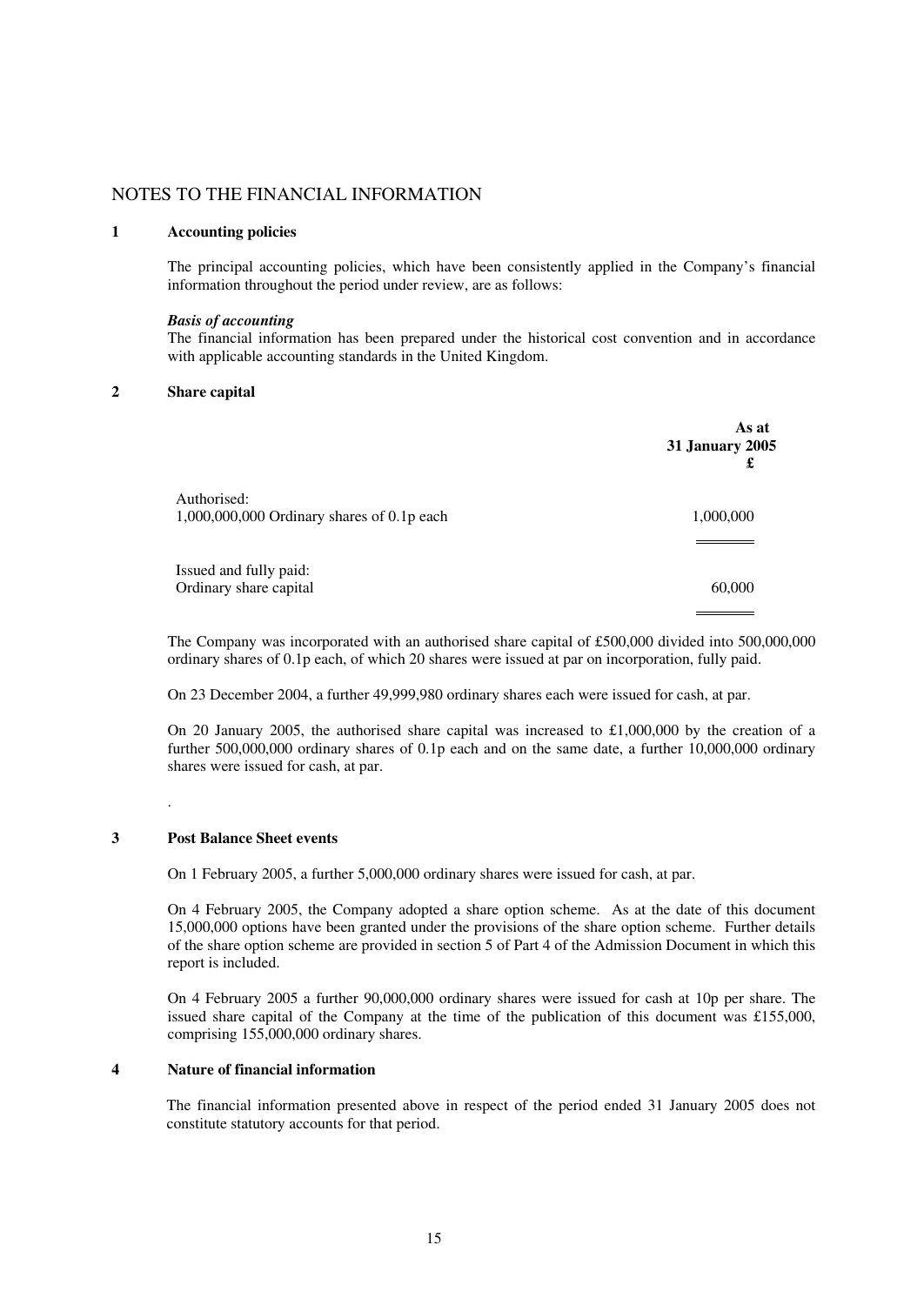## **5 Related Party Transaction**

The Company has entered into arrangements with Central African Mining & Exploration Company plc ("CAMEC"), a company of which Mr Edmonds is a director and shareholder, whereby CAMEC will provide office accommodation for the Company at an annual rent of approximately £15,000.

#### **6 Consent**

We consent to the inclusion of this report in the Admission Document dated 4 February 2005 and accept responsibility for this report for the purposes of paragraphs 45 of Schedule 1 to the Public Offers of Securities Regulations 1995.

Yours faithfully

# **Baker Tilly**

Chartered Accountants Registered Auditor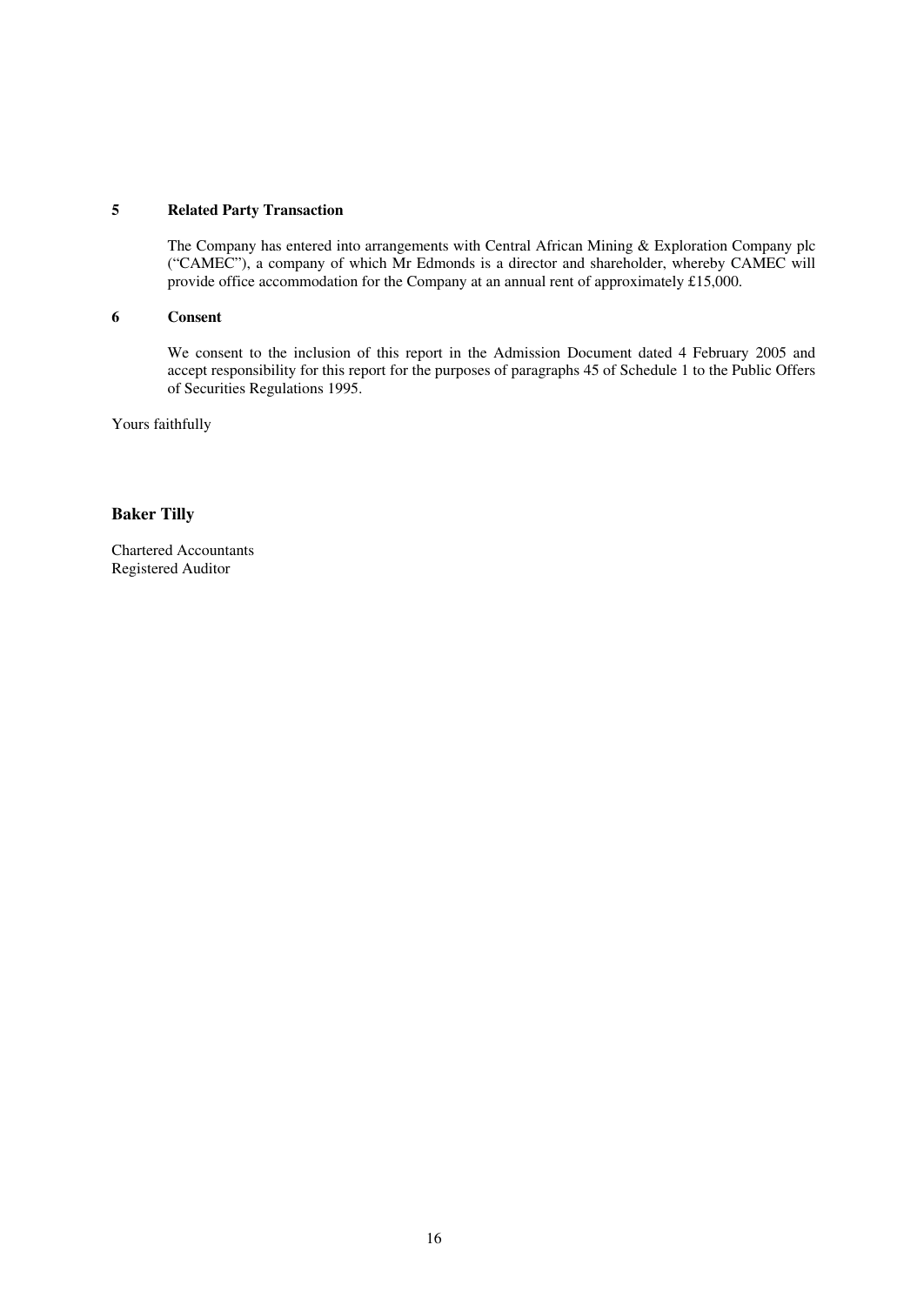## **PART 4 - STATUTORY & GENERAL INFORMATION**

## **1. Responsibilities**

The Directors, whose names appear on page 4 of this document, accept individual and collective responsibility for the information contained in this document. To the best of the knowledge of the Directors (who have taken all reasonable care to ensure that such is the case), the information contained in this document is in accordance with the facts and makes no omission likely to affect the import of such information.

## **2. Company and its share capital**

- (a) The Company was incorporated in Guernsey on 17 December 2004 with registered number 42643 as a limited company. The liability of the shareholders of the Company is limited to the amount paid up or to be paid up on their shares.
- (b) The registered office of the Company is at 7 New Street, St Peter Port, Guernsey GY1 4BZ.
- (c) The Company's authorised share capital was, on incorporation, £500,000, divided into 500,000,000 ordinary shares of 0.1p each. On 20 January 2005, it was increased to £1,000,000 by the creation of a further 500,000,000 ordinary shares of 0.1p each. Twenty Ordinary Shares were issued at par on incorporation. On 23 December 2004, 49,999,980 Ordinary Shares were issued for cash, at par, on 20 January 2005, a further 10,000,000 Ordinary Shares were issued for cash, at par, and on 1 February 2005, a further 5,000,000 Ordinary Shares were issued for cash at par. On 4 February 2005 a further 90,000,000 Ordinary Shares were issued for cash at 10p per share. The issued share capital of the Company at the time of the publication of this document was £155,000, comprising 155,000,000 Ordinary Shares.
- (d) The Companies (Guernsey) Law 1994 (as amended) does not limit the power of directors to issue shares or impose any pre-emption rights on the issue of new shares. Accordingly, at incorporation the Directors were generally and unconditionally authorised to allot securities in the Company up to the authorised but unissued share capital of the Company, and such power was not limited in duration.
- (e) Upon Admission (on the assumption that no options referred to in section 5 of this Part 4 are exercised) the authorised and issued share capital of the Company will be as follows:

| Authorised    |            |                           | Issued and fully paid |          |
|---------------|------------|---------------------------|-----------------------|----------|
| Number        | Amount     |                           | Number                | Amount   |
| 1,000,000,000 | £1,000,000 | <b>Ordinary Shares of</b> | 155,000,000           | £155,000 |
|               |            | $0.1p$ each               |                       |          |

- (f) Save as disclosed in this document, no share or loan capital of the Company has since its incorporation been issued or agreed to be issued or is now proposed to be issued fully or partly paid either for cash or a consideration other than cash and no discounts or other special terms have been granted by the Company during such period in connection with the sale or issue of any share or loan capital of the Company.
- (g) Save for the Share Option Scheme, no share capital of the Company is under option and there is no conditional or unconditional agreement to put any such capital under option.
- (h) Consent under The Control of Borrowing (Bailiwick of Guernsey) Ordinances, 1959 to 1989, has been obtained for the raising of funds by the issue of Ordinary Shares. Neither the Guernsey Financial Services Commission or the States of Guernsey Policy Council takes any responsibility for the financial soundness of the Company or for the correctness of any of the statements made or the opinions expressed with regard to it.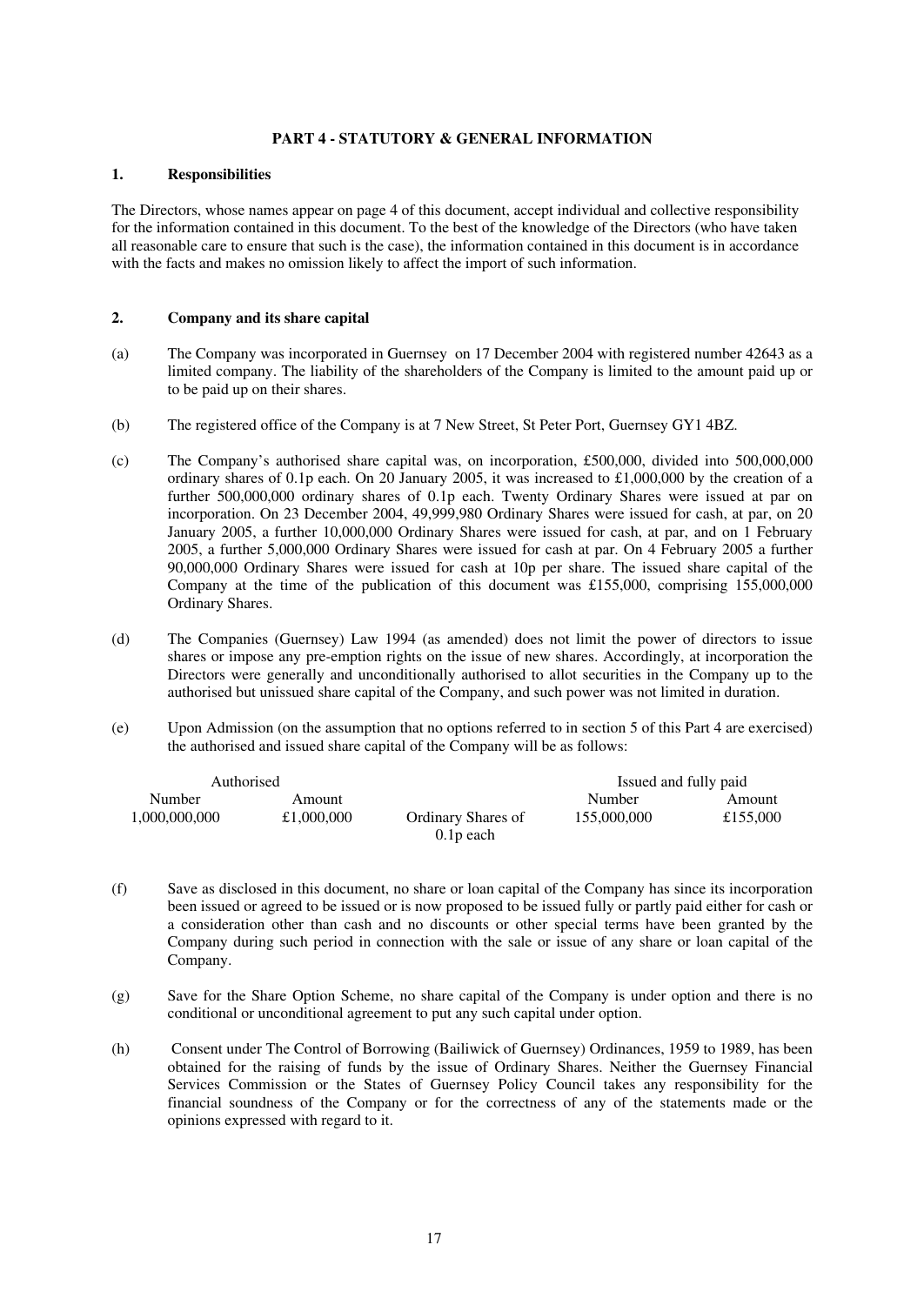## **3. Interests**

- (a) The Directors of the Company are Phil Edmonds, Andrew Groves and Brian Moritz.
- (b) Other directorships held by the Directors currently or in the five years preceding the date of this document are as follows:

#### Phil Edmonds

Capricorn Resources plc<br>
Central African Diamonds plc<br>
Asian Goldfields (CCM) Central African Diamonds plc Asian Goldfields (CCM) Limited<br>Central African Gold plc Grosvenor Land Holdings plc Central African Mining & Exploration Company plc Central African Tantalum Limited Grosvenor Land (North) Limited Edmonds Brothers (Contractors) Limited England And Wales Cricket Board Limited<br>
Southern African Resources plc<br>
London Fiduciary Trus Southern African Resources plc<br>
Sweetridge Limited<br>
Plymouth & Exeter Properties Limited<br>
Plymouth & Exeter Properties Limited

#### *Current Directorships Previous Directorships*

Grosvenor Land Holdings plc Grosvenor Land (Maidstone) Limited

Plymouth & Exeter Properties Limited Southern African Mining & Exploration Company plc Southern African Trading & Investment Company plc

Andrew Groves

Central African Gold plc Central African Mining & Exploration Company plc Central African Tantalum Limited Holtwood Properties Limited Jaguar Property Investments Limited Ocelot Investments Llc Southern African Resources plc

*Current Directorships Previous Directorships*

Capricorn Resources plc Southern African Mining & Exploration Company plc

Central African Diamonds plc Southern African Trading & Investment Company plc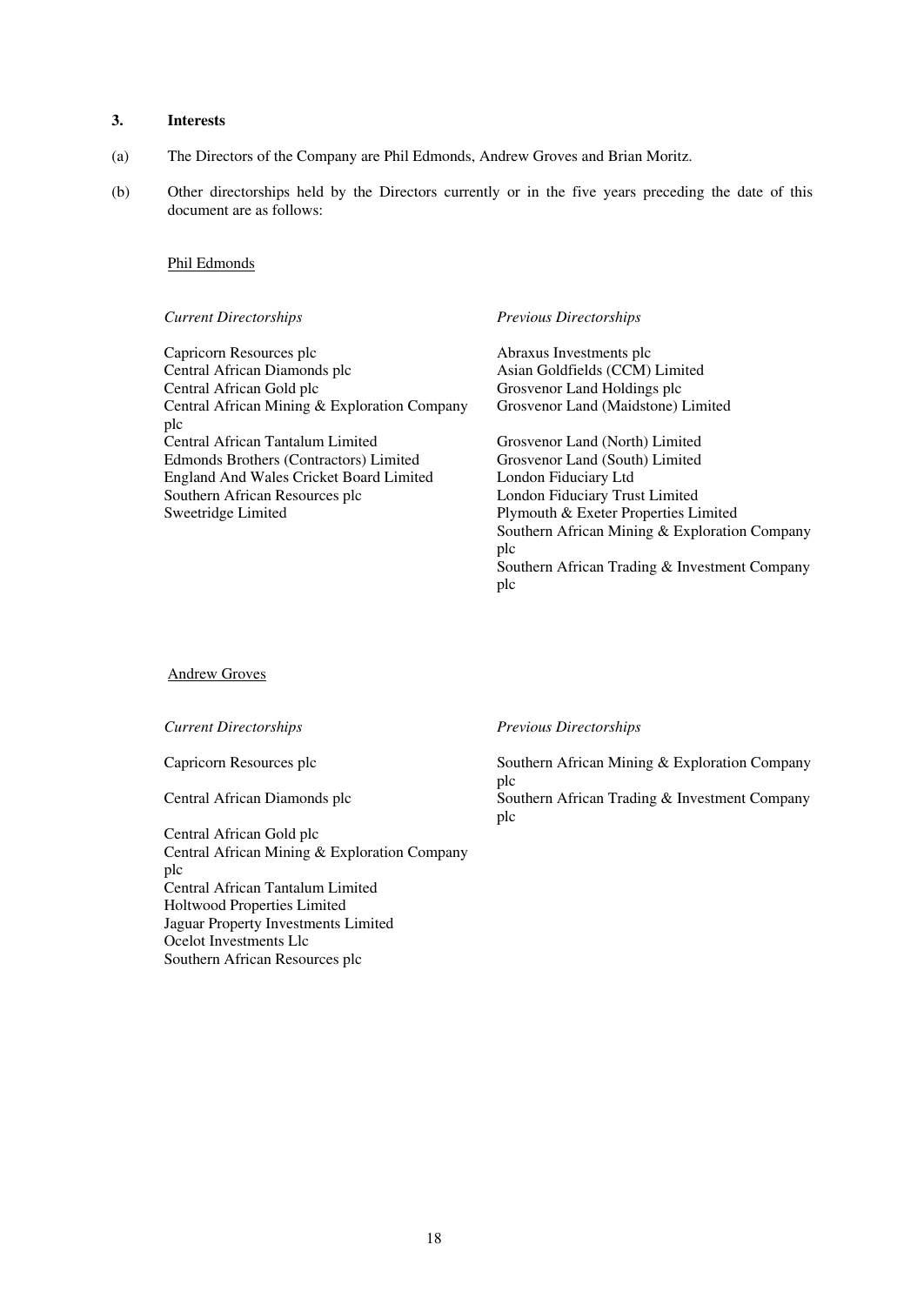#### Brian Moritz

All African Resources plc Grant Thornton (Partner)<br>
Capricorn Resources plc Green Power Generation Capricorn Resources plc<br>
Central African Gold plc<br>
Green Power Rights Limited<br>
Green Power Rights Limited Dimension Resources Limited Metal Bulletin plc MSP Secretaries Limited Namibian Resources plc Navigator Corporate Finance Limited Navigator Holdings plc Palandri Limited Shield Investments plc Shield Resources Limited Southern African Resources plc Zareba plc Zari Resources plc

#### *Current Directorships Previous Directorships*

Green Power Rights Limited<br>Namibian Resources Limited

#### **Notes**

- 1. In 1994 Cape & Dalgleish, a firm in which Brian Moritz was a partner, and which has subsequently merged with Grant Thornton, was reprimanded by the Insititute of Chartered Accountants in England and Wales, and ordered to pay a fine of £1,000, equivalent to £83 per partner, and costs of £500. This arose out of breaches of an Institute bye-law occurring in 1991 and 1992 which did not give rise to any loss by any third party. Although Brian Moritz was not personally involved in this matter in any capacity he was nevertheless reprimanded in his capacity as a partner.
- (c) Save as disclosed above, none of the Directors has:
	- (i) any unspent convictions relating to indictable offences;
	- (ii) had a bankruptcy order made against him or entered into any individual voluntary arrangements;
	- (iii) been a director of a company which has been placed in receivership, compulsory liquidation, creditors' voluntary liquidation or administration or entered into a company voluntary arrangement or any composition or arrangement with its creditors generally or any class of its creditors whilst he was a director of that company at the time of, or within the twelve months preceding, such events;
	- (iv) been a partner of a firm which has been placed in compulsory liquidation or administration or which has entered into a partnership voluntary arrangement whilst he was a partner of that firm at the time of, or within twelve months preceding, such events;
	- (v) had any asset belonging to him placed in receivership or been a partner of a partnership whose assets have been placed in receivership whilst he was a partner at the time of, or within twelve months preceding, such receivership; or
	- (vi) been publicly criticised by any statutory or regulatory authority (including any recognised professional body) or ever been disqualified by a court from acting as a director of a company or from acting in the management or conduct of the affairs of any company.
- (d) At the date of this document and on Admission the interests (each of which are beneficial) of the Directors and persons connected with the Directors within the meaning of section 346 of the Companies Act 1985, in the share capital of the Company and which, if the Company were subject to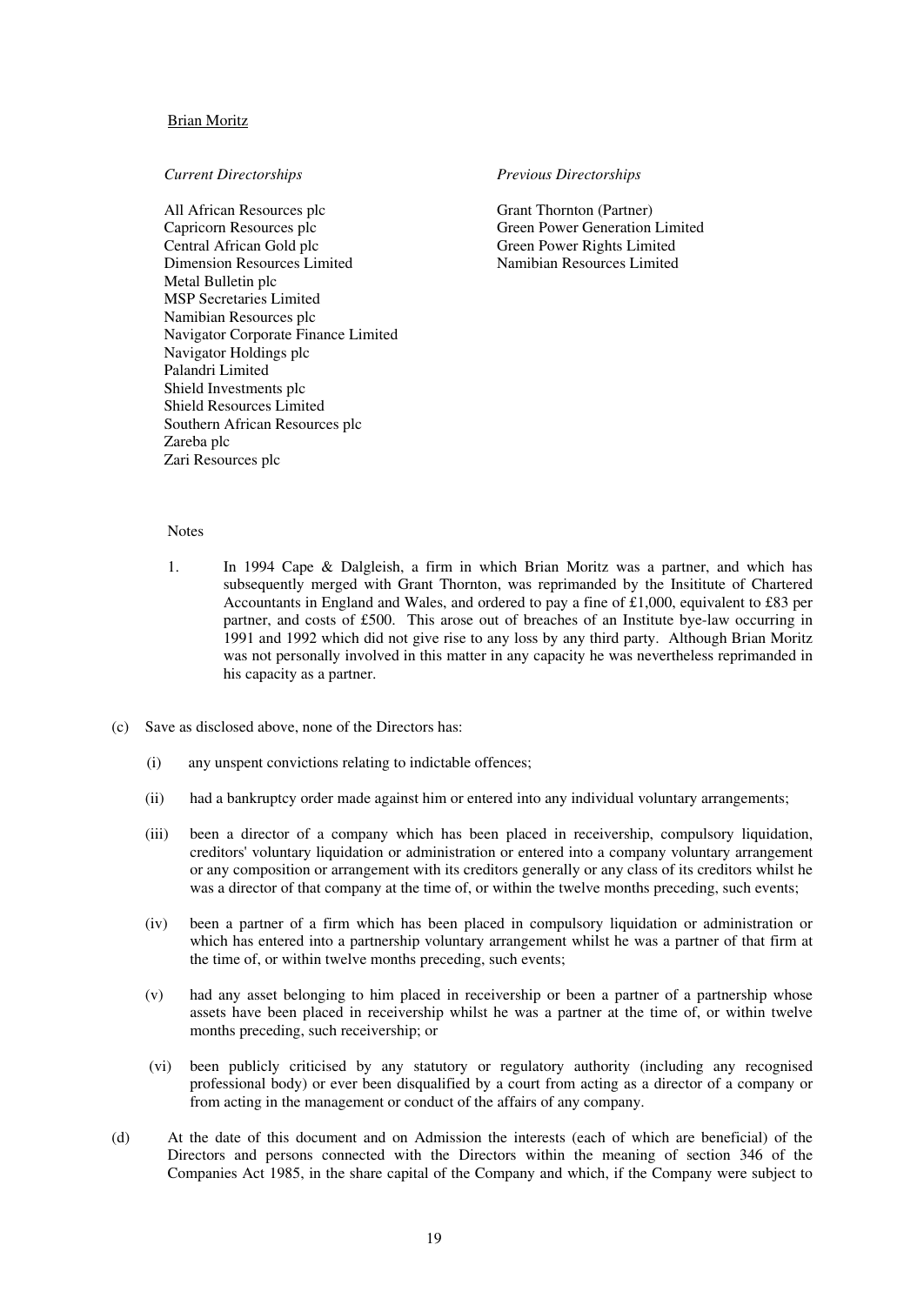sections 324 to 328 of the Act, would be required to be notified to the Company pursuant to such sections, are as follows:

| Name of director  | <b>Number of Ordinary Shares in</b> | Percentage of issued share capital |  |
|-------------------|-------------------------------------|------------------------------------|--|
|                   | which interested                    | held                               |  |
| P H Edmonds       | 15,000,000                          | 9.68%                              |  |
| A S Groves        | 15,000,000                          | 9.68%                              |  |
| <b>B</b> M Moritz | 100,000                             | $0.06\%$                           |  |

- (e) Save as disclosed in paragraph (d) above, no Director has or has had any direct or indirect interest in any asset which has been acquired or disposed of by, or leased to, the Company since the date of its incorporation or which is proposed to be so acquired, disposed of or leased.
- (f) During the initial period prior to the Company's first investment each of the Directors will receive remuneration at the rate of £10,000 per annum. Following the Company's first investment these remuneration levels will be re-considered, depending on the circumstances at that time. On this basis the aggregate remuneration paid and benefits in kind granted to the Directors is expected to be £12,500 for the year ending 30 June 2005.
- (g) There are no service agreements in existence between any of the Directors and the Company which cannot be determined by the Company without payment of compensation (other than statutory compensation) within one year.
- (h) The Company has entered into arrangements with CAMEC, a company of which Mr Edmonds is a director and shareholder, whereby CAMEC will provide office accommodation for the Company at an annual rent of approximately £15,000.

Save as disclosed above, there is no contract or arrangement to which the Company is a party and which any Director is materially interested and which is significant in relation to the business of the Company and no amount or benefit has been or is intended to be paid or given to any promoter of the Company.

(i) At the date of this document and on Admission, other than the Directors listed in paragraph 3(d) above, the following persons will have a holding of 3 per cent. or more in the share capital of the Company:

| Name of shareholder                                 | <b>Number of shares</b><br>held | Percentage of issued share capital held |
|-----------------------------------------------------|---------------------------------|-----------------------------------------|
| <b>CAMEC</b>                                        | 15,000,000                      | $9.68\%$                                |
| <b>US Global Investors</b><br>Global Resources Fund | 13,000,000                      | 8.39%                                   |
| <b>RAB Energy Fund Limited</b>                      | 10,000,000                      | $6.45\%$                                |
| Libra Fund LP                                       | 8,610,000                       | $5.55\%$                                |
| George Robinson                                     | 8,000,000                       | 5.16%                                   |
| Artemis Alpha Trust                                 | 5,000,000                       | $3.23\%$                                |

#### **4. Memorandum and Articles of Association**

- (a) The Memorandum of Association contains (inter alia) provisions to the following effect:
	- (i) Liability the liability of the members is limited.
	- (ii) Objects the Company's principal objects are set out in Clause 4 of the Memorandum of Association and include the following:

(i) to carry on business as a general commercial company.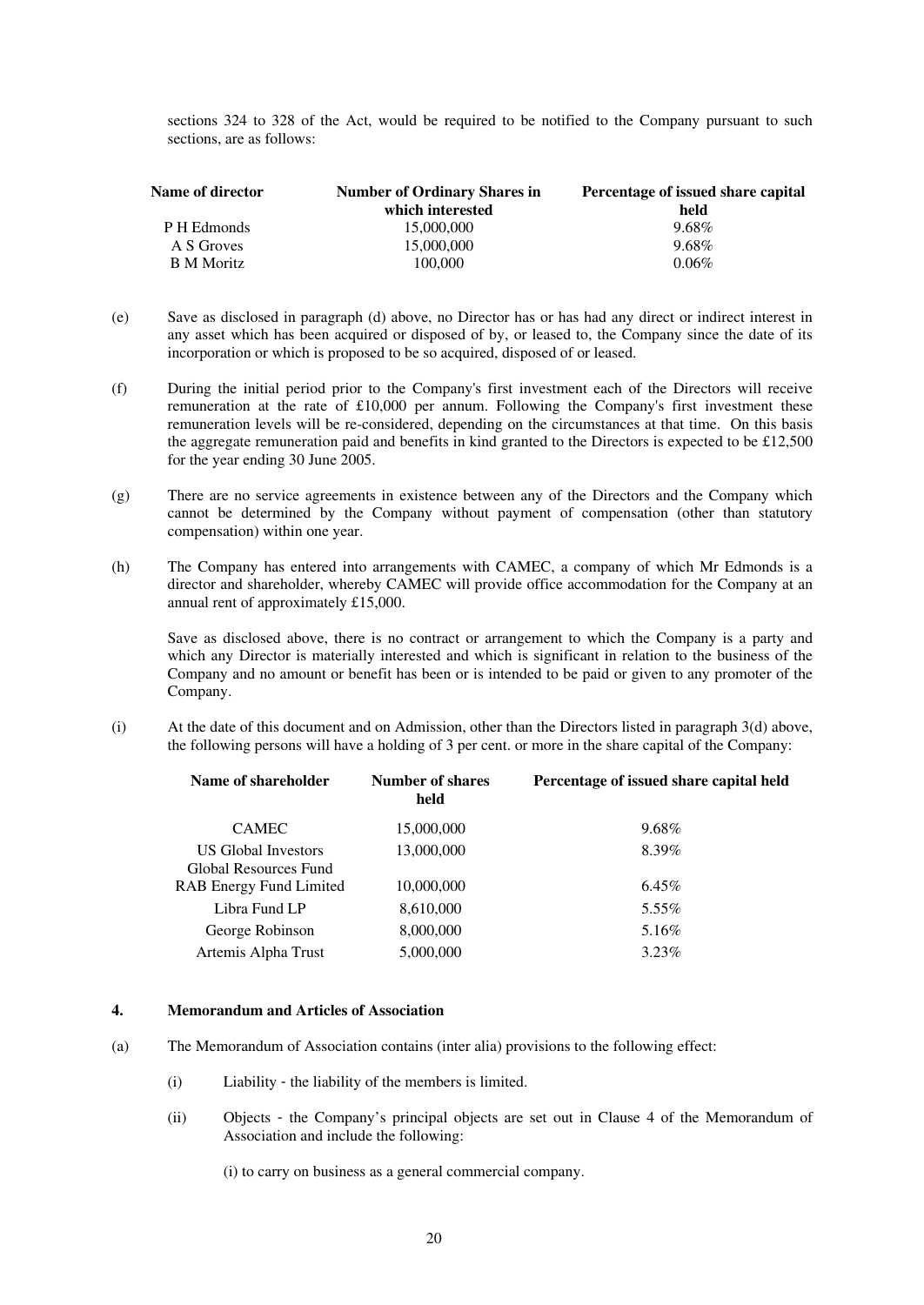- (b) The Articles of Association contain (inter alia) provisions to the following effect:
	- (i) Share capital

The Company in general meeting may from time to time by ordinary resolution (inter alia):

- (a) increase its share capital by such sum to be divided into shares of such amount as the resolution prescribes;
- (b) consolidate and divide all or any of its share capital into shares of larger nominal amount than its existing shares;
- (c) cancel any shares which at the date of the passing of the resolution have not been taken or agreed to be taken by any person, and diminish the amount of its share capital by the amount of the shares so cancelled; and
- (d) subject to the provisions of the Law, sub-divide its shares or any of them into shares of smaller amount, and may by such resolution determine that, as between the shares resulting from such sub-division, one or more of the shares may, as compared with the others have any such preferred, deferred or other special rights or be subject to any such restrictions as the Company has power to attach to unissued or new shares.
- (ii) Voting Rights

Subject to any rights or restrictions for the time being attached to any class or classes of shares, on a show of hands every member present in person shall have one vote, and on a poll every member shall have one vote for each share of which he is the holder.

Where a liquidator, receiver or other person (by whatever name called) has been appointed by any court claiming jurisdiction in that behalf to exercise powers with respect to the property or affairs of any member on the grounds (however formulated) of mental disorder, the Board may in its absolute discretion, on or subject to production of such evidence of the appointment as the Board may require, permit such receiver or other person to vote in person or by proxy on behalf of such member at any general meeting of shareholders.

If two or more persons are jointly entitled to a share, then in voting on any question the vote of the senior who tenders the vote, whether in person or by proxy, shall be accepted to the exclusion of the votes of the other registered holders of the share, and for this purpose seniority shall be determined by the order in which the names stand in the register of members.

No member shall, unless the Board otherwise determines be entitled to vote at a general meeting of shareholders either personally or by proxy or to exercise any privilege as a member unless all calls or other sums presently payable by him in respect of shares in the Company have been paid.

On a poll votes may be given either personally or by proxy (a proxy not being entitled to vote except on a poll) and a member entitled to more than one vote need not use all his votes or cast all the votes he uses in the same way.

(iii) Dividends

Subject to the provisions of the Law the Company may in General Meeting declare dividends on the Ordinary Shares, but no dividends shall exceed the amount recommended by the Board. The Board may, before recommending any dividend, set aside out of profits of the Company such sums as it thinks fit as a reserve to, inter alia, meet any claim on, or liabilities of, the Company or for paying off any loan capital or for any other purpose.

The Board may from time to time pay to the holders of the Ordinary Shares such interim dividends as appear to the Board to be justified by the profits of the Company. If at any time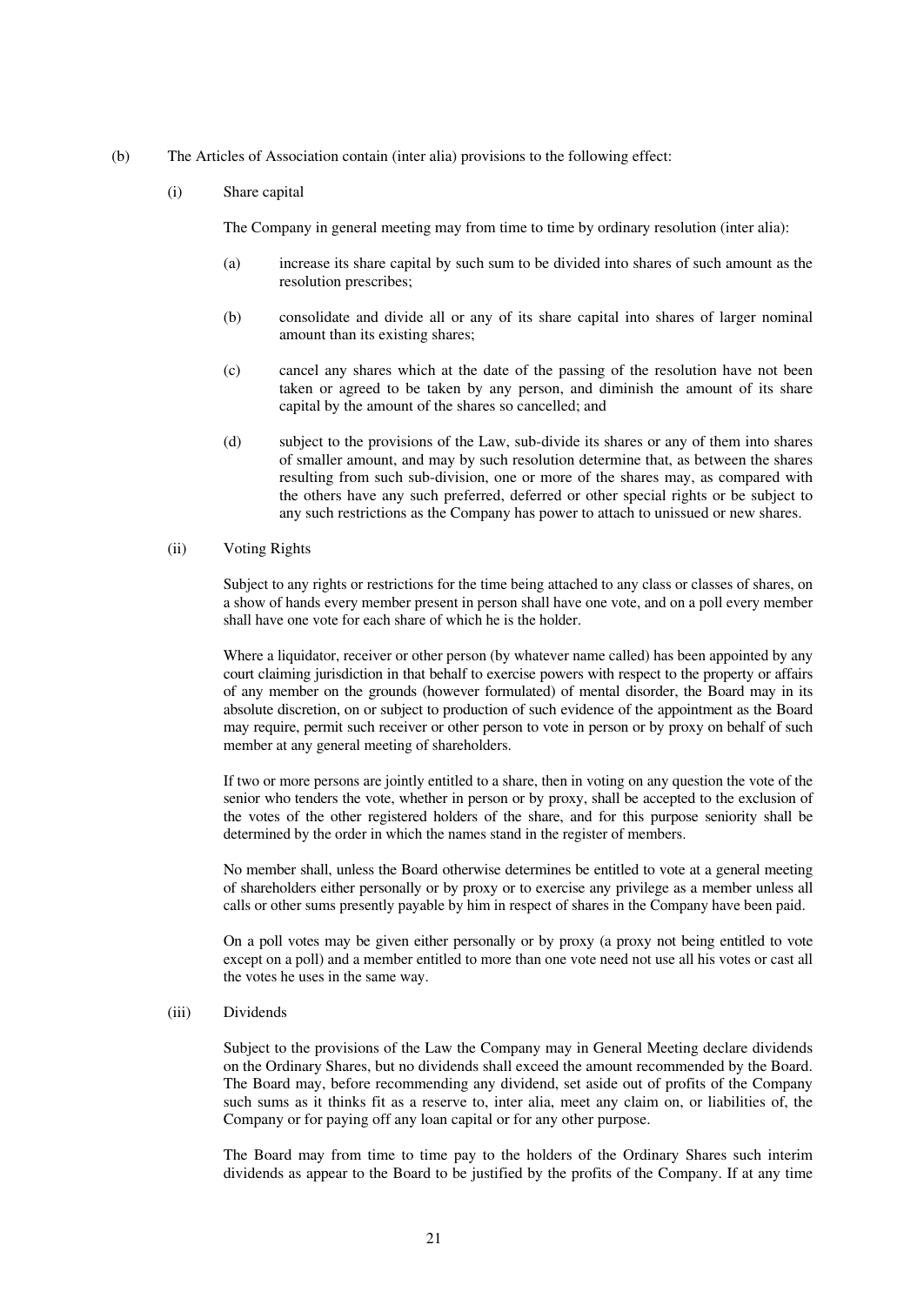the share capital of the Company is divided into different classes the Board may pay such interim dividends in respect of those shares which confer on the holders thereof deferred or non-preferential rights with regard to dividend, but no interim dividend shall be paid on the same if at the time of payment any preferential dividend is in arrears. Provided that the Board acts bona fide it shall not incur any responsibility to the holders of shares conferring any preference for any damage that they may suffer by reason of the payment of an interim dividend on any shares having deferred or non-preferential rights.

In addition to the above, the Board may also pay to the holders of the Ordinary Shares a dividend at half yearly or other suitable intervals, which may be payable at a fixed rate, if the Board is of the opinion that the profits of the Company justify the payment.

Subject to the rights of persons, if any, entitled to shares with special rights as to dividend, all dividends shall be declared and paid according to the amount paid up on the shares on which the dividend is to be paid. All dividends shall be apportioned and paid proportionately to the amounts paid up on the shares during any portion or any portions of the period in respect of which the dividend is paid. If any share is issued on terms providing that it shall rank for dividend as from a particular date, that share shall rank for dividend accordingly.

Any dividend unclaimed for a period of 12 years after having been declared shall be forfeited and shall revert to the Company. No dividend shall bear interest against the Company.

(iv) Redemption and purchase of own shares

The Company shall have power, subject to and in accordance with the Law, to purchase any of its own shares, whether or not they are redeemable and may make a payment out of capital in respect of such purchase.

(v) Return of Capital

If the Company is wound up (whether voluntarily or under supervision or compulsorily) the liquidator may, with the authority of a Special Resolution, divide among the holders of the Ordinary Shares, in kind, the whole or any part of the assets of the Company. For these purposes the liquidator may set such value as he deems fair upon such property and may determine how such division shall be carried out as between members or classes of members.

(vi) Variation of Rights

The rights attached to any class of shares may be varied or abrogated either with the written consent of the holders of not less than three-fourths of the issued shares of the class or with the sanction of a Special Resolution passed at a separate Meeting of the holders of shares of the class. To every such separate Meeting the provisions of the Articles relating to General Meetings mutatis mutandi apply, but the necessary quorum shall not be less than two persons holding or representing by proxy one-third of the nominal amount paid up on the issued shares of the class.

(vii) Transferability

Uncertificated Ordinary Shares may be transferred by means of CREST or such other system authorized by the Board in accordance with applicable regulations. Certificated Ordinary Shares may be transferred by instrument in writing in any usual form or in any form approved by the Board and the instrument of transfer shall be executed by or on behalf of the transferor and (in the case of a transfer of a share which is not fully paid up) by or on behalf of the transferee. The Board may, in its absolute discretion, and without assigning any reason refuse to register a transfer of any share (not being a fully paid up share) to a person of whom it does not approve and refuse to register any transfer of any share to more than four joint holders or any transfer of any share (not being a fully paid up share) on which the Company has a lien. The registration of transfers of shares or of any class of shares may be suspended at such times and for such periods as the Board may from time to time determine provided that such registration shall not be suspended for more than thirty days in any year.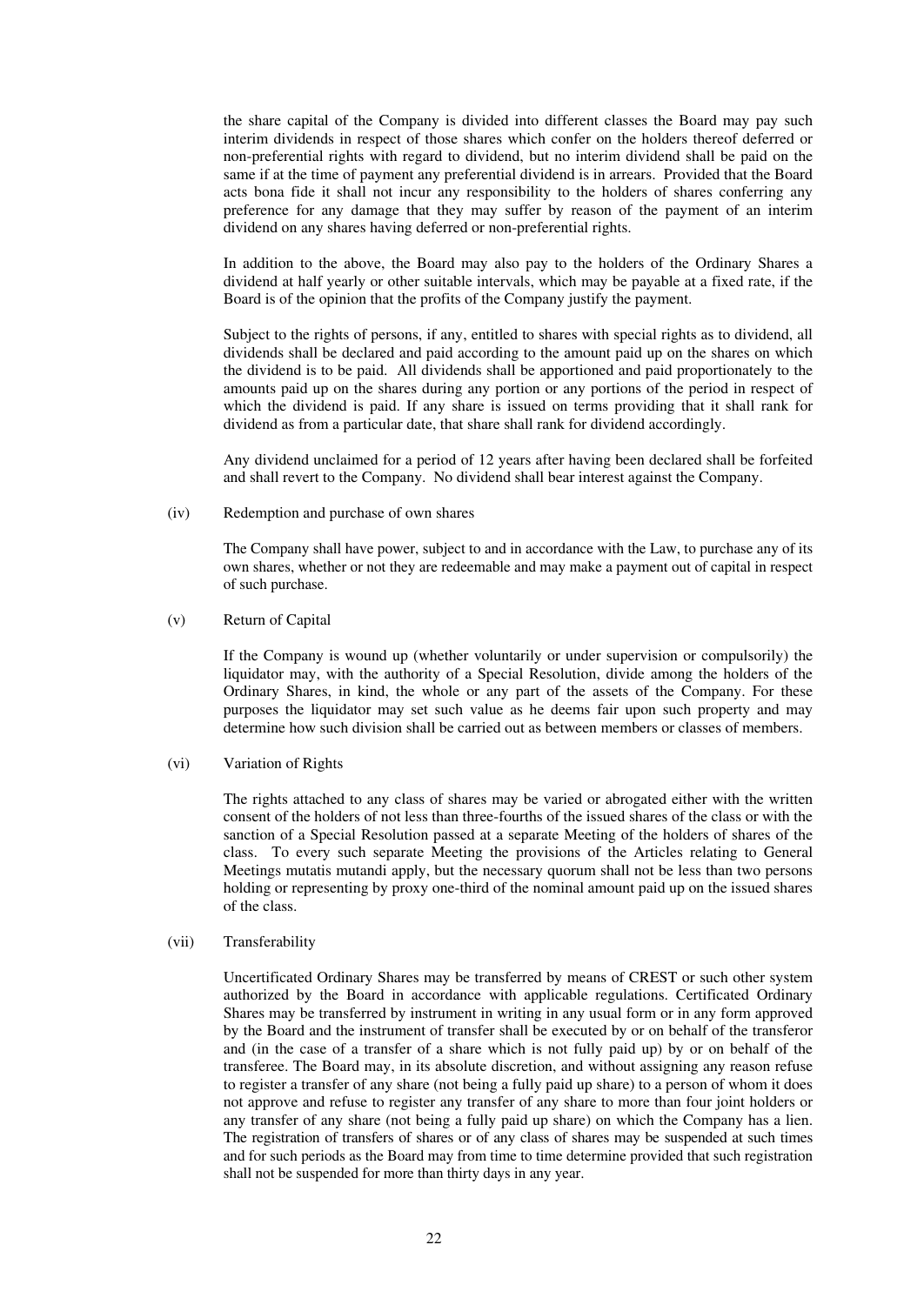## **5. Share Option Scheme**

On the Commencement Date the Company adopted the Share Option Scheme, for which no application for approval was made to the Inland Revenue.

The principal features of the Share Option Scheme, which is administered by the Board, are as follows:

(a) Eligible participants: Directors of, employees of and consultants to the Company or any of its subsidiaries from time to time who are not bound to retire within the period of two years after the date on which the Board invites such persons to apply for the grant of options.

## (b) Grant of options:

- (i) The Board may invite an eligible participant to apply to the Company for the grant of an option during the period of five years from the Commencement Date provided that an invitation to the directors of the Company may only be made during a period in which dealings are permitted under the model code on directors' dealings in securities published by the UK Listing Authority
- (ii) An invitation to take up an option shall be personal to the eligible participant and shall not be capable of being transferred or assigned.

## (c) Exercise Price:

The Board shall determine the option price for each share comprised in an option which shall not be less than the nominal value of a share.

(d) Exercise of options:

Options will be exercisable during a period (being not less than one year) determined by the Board, such period to commence on a date determined by the Board but not longer than five years from the grant of that option. Earlier exercise is permitted in the event of the takeover (although in this event there are provisions which may entitle the eligible participant to transfer into the acquiring company scheme), or a reconstruction or liquidation of the Company. Further, an earlier exercise is permitted if the eligible participant ceases to be a director of, employee of or consultant to the Company or any of its subsidiaries by reason of his death, ill-health, injury, disability, retirement or redundancy. There are time limits in which early exercise of options in such circumstances must be made, failing which the options lapse. Except in these circumstances, options will lapse if the eligible participant ceases to be employed by, a director of or a consultant to the Company or any of its subsidiaries.

(e) Variation of share capital:

On a variation in the issued share capital of the Company by way of capitalisation issue, rights issue, sub-division or consolidation, the option price and/or the number of shares subject to an option and/or the aggregate maximum number and/or nominal value of the shares available under the Share Option Scheme may be varied or adjusted by the Board (either generally or in relation to a particular participant) as it may in its absolute discretion determine to be appropriate, subject to (1) the auditors confirming in writing that in their opinion such variation or adjustment is fair and reasonable and (2) such variation or adjustment not resulting in shares being issued on the exercise of an option would fall to be issued at a discount.

(f) Allocation of shares:

Shares allotted and issued following exercise of an option will rank pari passu with the Ordinary Shares then in issue, save as regards dividends payable by reference to a record date prior to the date of issue. The Company will at all times keep available sufficient authorised and unissued share capital to satisfy outstanding options except to the extent that such options may only be satisfied by the transfer of Ordinary Shares which have already been issued.

## (g) Variation:

The Board has power from time to time to vary the regulations for, the administration and operation of the Share Option Scheme provided that such variation is not inconsistent with the provisions of the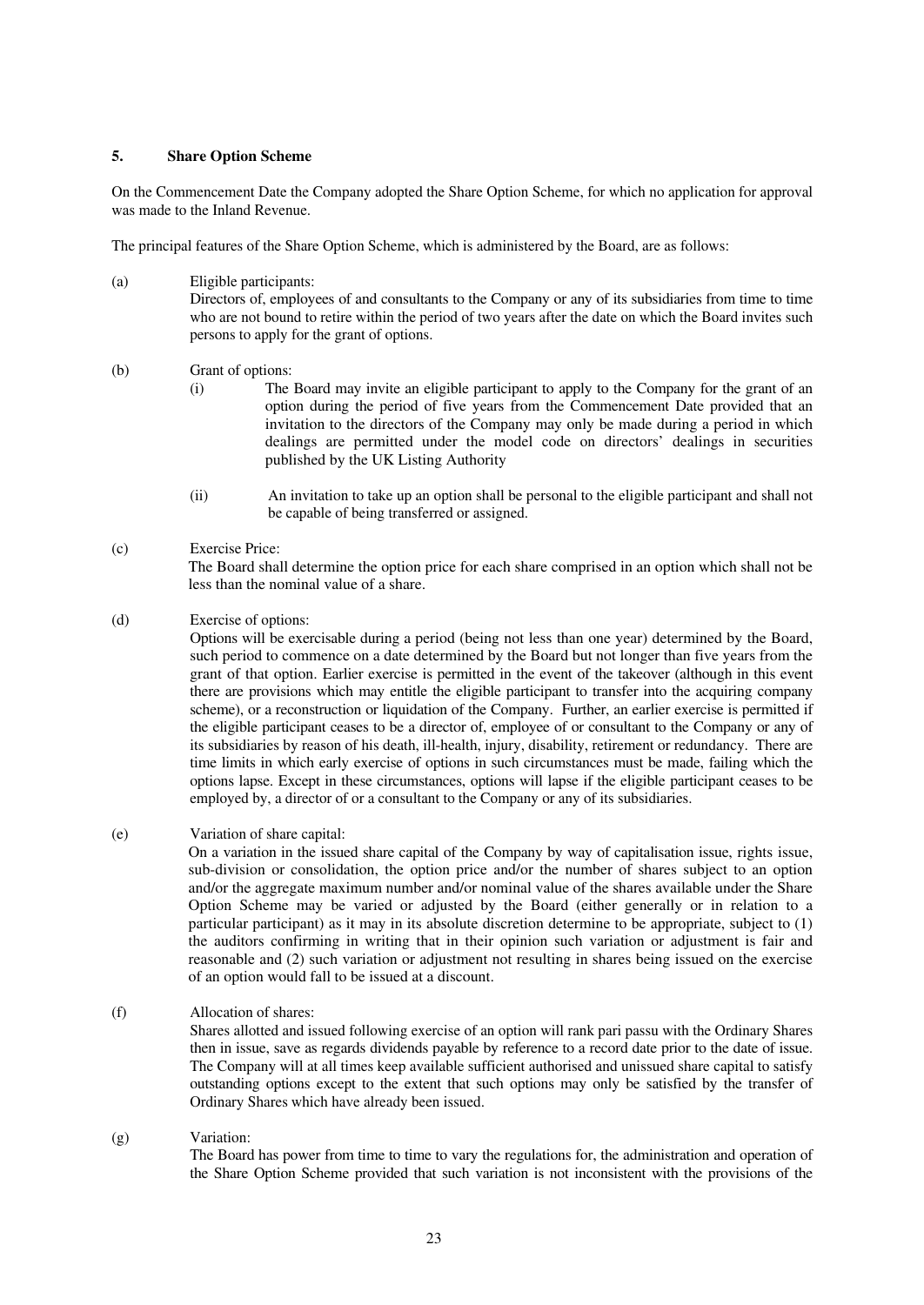Share Option Scheme and (inter alia) does not operate to vary adversely the terms of any options granted prior to such variation. Further, the Board or the Company by Ordinary Resolution may at any time terminate the operation of the Share Option Scheme. Variation of the Scheme is not subject to prior Inland Revenue approval.

As at the date of this document, the following options been granted under the Share Option Scheme:

| Holder           | <b>Exercise</b><br>Price | <b>Number of Shares under</b><br>Option | <b>Exercise Period</b>             |
|------------------|--------------------------|-----------------------------------------|------------------------------------|
| P H Edmonds      | 10 <sub>p</sub>          | 5,000,000                               | 8 February 2005 to 7 February 2010 |
| A S Groves       | 10 <sub>p</sub>          | 5,000,000                               | 8 February 2005 to 7 February 2010 |
| Ely Place        | 10 <sub>p</sub>          | 5,000,000                               | 8 February 2005 to 7 February 2010 |
| Nominees Limited |                          |                                         |                                    |

The options granted to Ely Place Nominees Limited have been issued to facilitate the payment or part payment in options to third parties for products or services.

## **6. Material Contracts**

The following contracts have been entered into by the Company, otherwise than in the ordinary course of business, during the two years preceding the date of this document, and are or may be material:

(a) Nominated Adviser Agreement

On 27 January 2005, the Company entered into an agreement with Grant Thornton Corporate Finance pursuant to which Grant Thornton Corporate Finance agreed to act as the Company's nominated adviser and to advise and assist the Company in respect of the AIM Rules. The agreement is terminable by either party on the giving to the other of 30 days' prior written notice. The agreement contains indemnities from the Company to Grant Thornton Corporate Finance.

(b) Broker Agreements

On 4 February 2005, the Company entered into a letter of engagement with Hichens, Harrison & Co. plc pursuant to which Hichens, Harrison & Co. plc agreed to render broking services for a fee of £10,000 of which £5,000 is payable in cash and £5,000 is payable in shares to be issued at 10 pence per share. The agreement is terminable by either party on giving not less than three months' notice until Admission at which time it will automatically terminate. The agreement contains indemnities given by the Company to Hichens, Harrison & Co. plc and there are limitations on the liability of Hichens, Harrison & Co, plc.

On 4 February 2005, the Company entered into an agreement with Hichens, Harrison & Co. plc pursuant to which Hichens, Harrison & Co. plc agreed to act as the Company's broker for an annual retainer fee of £10,000. The agreement is terminable by either party on giving not less than three months' notice provided that no such notice may be given prior to the first anniversary of the date of Admission. The agreement contains indemnities given by the Company to Hichens, Harrison & Co. plc.

## **7. Litigation**

The Company is not engaged in any litigation or arbitration and, so far as the Directors are aware, has no litigation or claim pending or threatened against it which has, has had or may have a significant effect on the Company's financial position.

# **8. Commission Arrangements**

No person is entitled to receive any commission in respect of the issue of shares or of Admission.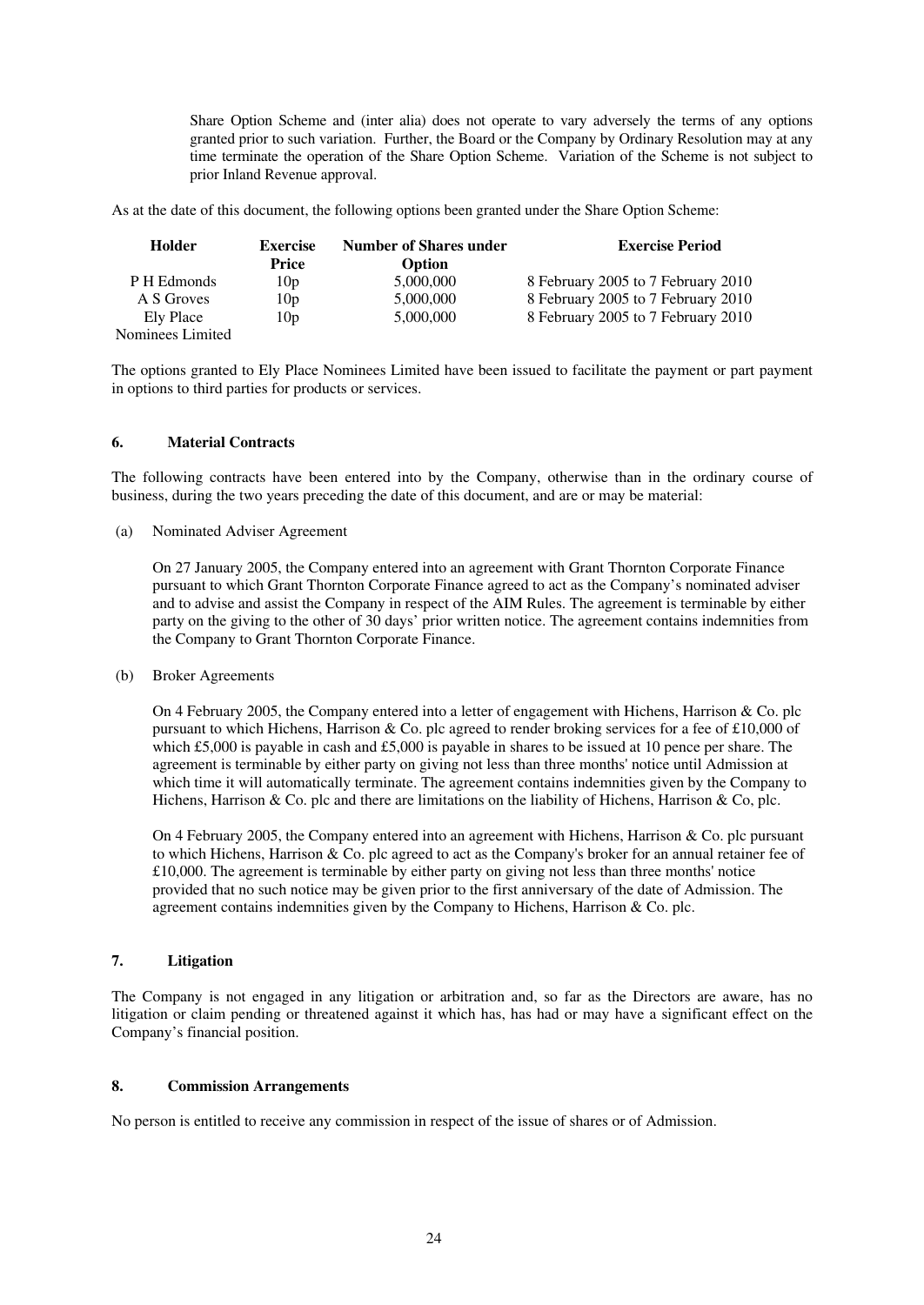## **9. Group Structure**

The Company has no subsidiaries.

## **10. Taxation**

The Company is exempt from liability to Guernsey Income Tax. Exemption must be applied for annually and will be granted, subject to the payment of an annual fee which is currently fixed at £600, provided that the Company continues to qualify under the applicable legislation for exemption. It is the intention of the Directors to conduct the affairs of the Company so as to ensure that it continues to qualify. No capital gains or similar taxes are levied in Guernsey on realised or unrealised gains resulting from the Company's investment activities.

Shareholders (unless they are resident in Guernsey for tax purposes) will not suffer any income tax in Guernsey on any income distributions to them and there will accordingly be no tax withheld at source in respect of such distributions.

No Guernsey stamp duty or stamp duty reserve tax should be payable on the issue, transfer, conversion or redemption of Ordinary Shares.

On 25 November 2002, the Advisory & Finance Committee of the States of Guernsey ("A&F", now the States of Guernsey Policy Council) announced the proposed framework for a structure of corporate tax reform within an indicative timescale. In the announcement, the A&F stated that any specific recommendations for change would only be placed before the Guernsey States of Deliberation after further consultation with local businesses and review of taxation in other financial centres.

The relevant parts of the announcement are as follows:

- (a) The general rate of income tax paid by Guernsey companies will be reduced to 0 per cent. in respect of the tax year 2008 and subsequent years.
- (b) It is intended that personal income tax will be maintained at 20 per cent. and VAT will not be introduced.
- (c) The A&F has stated that there is no intention to introduce capital gains tax, inheritance, gift or other wealth taxes.

The foregoing summary does not address tax considerations which may be applicable to certain shareholders under the laws of jurisdictions other than Guernsey. The Company has no present plans to apply for any certifications or registrations, or to take any other actions under the laws of any jurisdictions which would afford relief to local investors therein from the normal tax regime otherwise applicable to an investment in Ordinary Shares. It is the responsibility of all persons interested in purchasing the Ordinary Shares to inform themselves as to any income or other tax consequences arising in the jurisdictions in which they are resident or domiciled for tax purposes, as well as any foreign exchange or other fiscal or legal restrictions, which are relevant to their particular circumstances in connection with the acquisition, holding or disposition of the Ordinary Shares.

Any person who is any doubt as to his or her tax position should consult an appropriate professional adviser.

# **11. Working Capital**

In the opinion of the Directors, having made due and careful enquiry, the working capital available to the Company is sufficient for the Company's present requirements, that is for at least twelve months from the date of Admission.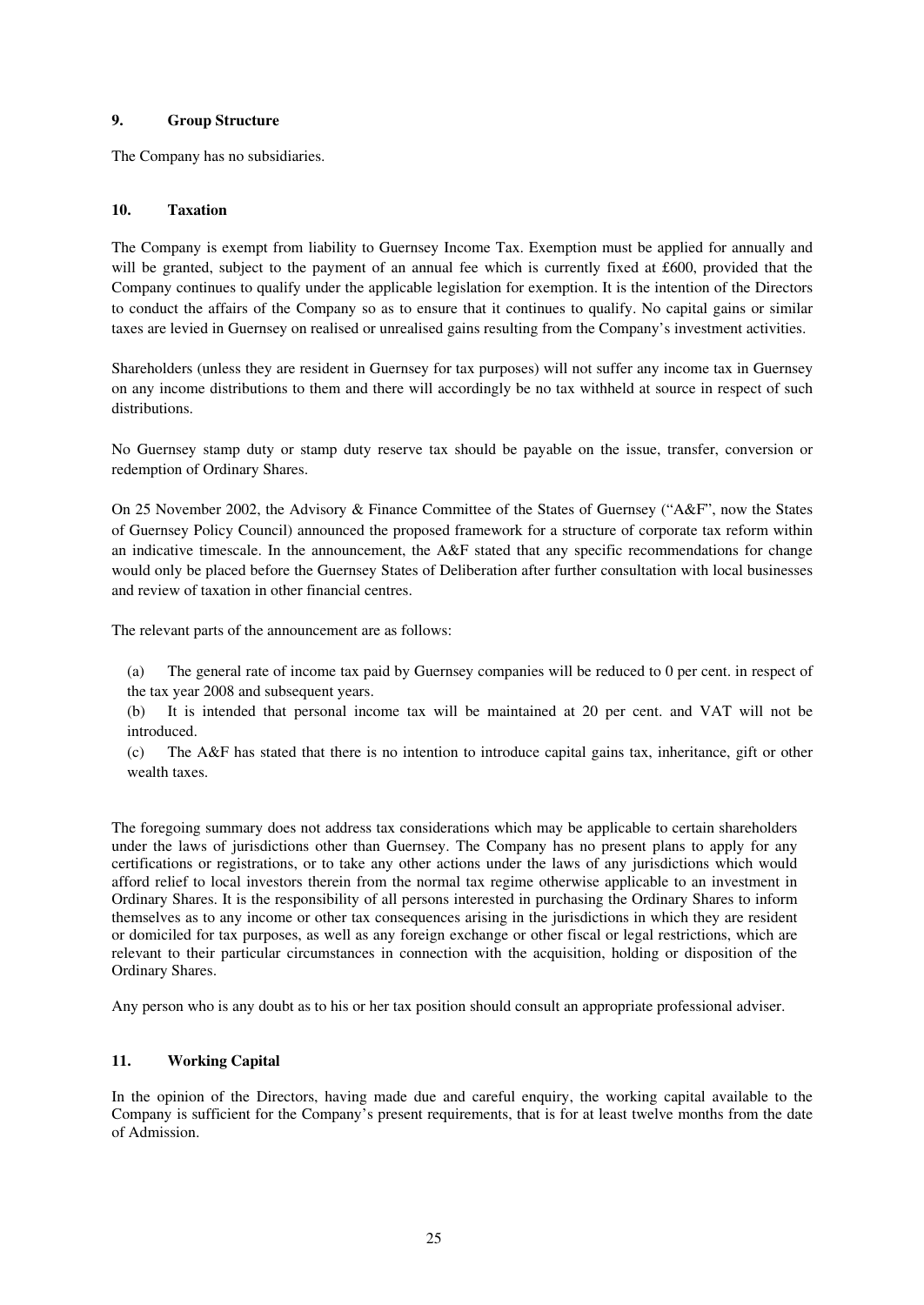## **12. Miscellaneous**

- (a) The total costs and expenses payable by the Company in connection with or incidental to Admission are estimated to amount to approximately £100,000 excluding VAT.
- (b) The financial information for the relevant accounting periods set out in the Accountant's Reports in Part 3 of this document concerning the Company does not constitute statutory accounts of the Company within the meaning of section 240 of the Act.
- (c) No person (other than the Company's professional advisers otherwise disclosed in this document and trade suppliers) has received, directly or indirectly, from the Company within the twelve months preceding the date of this document, or entered into contractual arrangements (not otherwise disclosed in this document) to receive, directly or indirectly, from the Company on or after Admission fees totalling £10,000 or more, securities in the Company with a value of £10,000 or more at a value of 10p per share, being the highest price at which Ordinary Shares have previously been issued or any other benefit with a value of £10,000 or more at the date of this document.
- (d) Save for the transactions set out in section 2 of this Part 4 there has been no significant change in the trading or financial position of the Company since 17 December 2004, being the date of incorporation of the Company.
- (e) Save as disclosed, no exceptional factors have influenced the Company's activities.
- (f) Save as disclosed, the Company is not dependent on patents or other intellectual property rights, licences or particular contracts and which are of fundamental importance to the Company's business.
- (g) The Company's accounting reference date is 30 June.
- (h) Save as disclosed, the Company has no significant investments in progress.
- (i) No financial information contained in this document is intended by the Company to represent or constitute a forecast of profits by the Company nor to constitute publication of accounts by it.
- (j) Baker Tilly has given and not withdrawn its written consent to the inclusion in this document of its reports and references thereto in the form and context in which they are included.
- (k) Grant Thornton Corporate Finance and Hichens Harrison & Co. plc have given and not withdrawn their written consent to the inclusion in this document of references to their names in the form and context in which they appear.
- (l) Grant Thornton Corporate Finance has been appointed nominated adviser to the Company. Under the AIM Rules the nominated adviser owes certain responsibilities to London Stock Exchange. In accordance with these rules, Grant Thornton Corporate Finance has confirmed to London Stock Exchange that it has satisfied itself that the Directors have received independent advice and guidance as to the nature of their responsibilities and obligations under the AIM Rules and that, to the best of its knowledge and belief, all relevant requirements of the AIM Rules (save for compliance with Regulation 9 of the POS Regulations in respect of which the nominated adviser is not required to satisfy itself) have been complied with. Grant Thornton Corporate Finance has also satisfied itself that the contents of this document have been appropriately verified. In giving its confirmation to the London Stock Exchange, Grant Thornton Corporate Finance has not made its own enquiries except as to matters which have come to its attention and on which it considered it necessary to satisfy itself. No liability whatsoever is accepted by Grant Thornton Corporate Finance or its advisers for the accuracy of any information or opinions contained in this document or for the omission of any material information, for which the Company and its Directors are solely responsible. Grant Thornton Corporate Finance does not regard itself as being, and is not, a "responsible person" (as that term is used in section 13 of the POS Regs) in relation to this document.